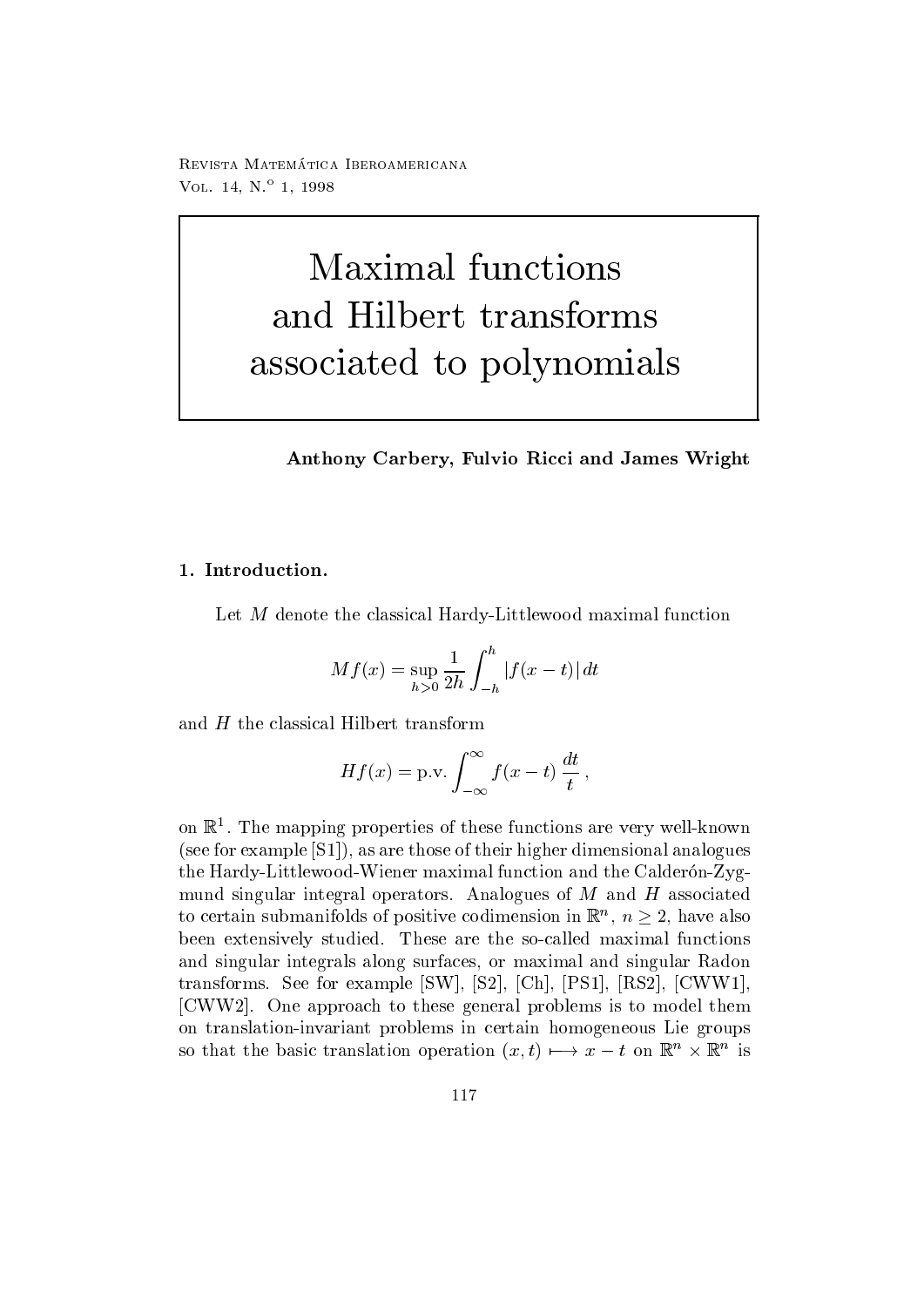replaced by  $(x,t) \mapsto x t^{-1}$  on the Lie group. When written in terms of canonical coordinates, this multiplication is a polynomial mapping. Another approach, at least for the singular integral problems, is via oscillatory integrals and Fourier integral operators In certain model cases a partial Fourier transform maybe used to reduce the problem to a less singular one but with the familiar difference or inner product replaced by a more general mapping on  $\mathbb{K}^n \times \mathbb{K}^n$ . Once again, polynomial mappings provide substantial model cases in this setting Thus an understanding of the classical operators of harmonic analysis with translation and inner product replaced by more general polynomial mappings is an important step in the study of higher dimensional problems associated to submanifolds

However, very little seems to have been done systematically in this direction with the principal exception of  $\mathbb R$  . The principal exception of  $\mathbb R$  is a set of  $\mathbb R$  is a set of  $\mathbb R$ In the present paper we take up this point in the context of the most classical one-dimensional operators of harmonic analysis the Hardy-Littlewood maximal function and the Hilbert transform While we do not believe our results will have any direct bearing on the higher dimensional problems mentioned above, it nevertheless seems a reasonable starting point to consider the one-dimensional setting rst

Thus we let  $\mathfrak{p} : \mathbb{K} \times \mathbb{K} \longrightarrow \mathbb{K}$  be a polynomial mapping  $\mathfrak{p} : (x, t) \longmapsto$  $\mathfrak{p}(x,t)$ . We shall assume that p has degree  $n \geq 1$  in the second variable and the particle of this condition cannot be entirely dispensed be entirely dispensed be entirely dispensed be with is discussed below, and is natural in so far as the averages occurring in  $M_{\mathfrak{p}}$  below are then concerned with the local behaviour of f near x.) We define the maximal function and Hilbert transform associated to p as

$$
M_{\mathfrak{p}}f(x) = \sup_{h>0} \frac{1}{2h} \int_{-h}^{h} |f(\mathfrak{p}(x,t))| dt
$$

and

$$
H_{\mathfrak{p}}f(x) = \text{p.v.} \int_{-\infty}^{\infty} f(\mathfrak{p}(x,t)) \frac{dt}{t},
$$

when these make sense. (Indeed, as a consequence of Theorem  $2.4$ value distribution as a primeral control of primeral primeral communication when the second providence of the communication of the communication of the communication of the communication of the communication of the communi  $\mathfrak{p}(x,t) = x - p(t) - w$  with p a polynomial of degree n of one real variable t satisfying  $p(0) = 0$  – we sometimes write these as  $M_p$  and  $H_p$ . The main ob ject of this paper is to begin to study the mapping properties of these operators

The principal results are as follows: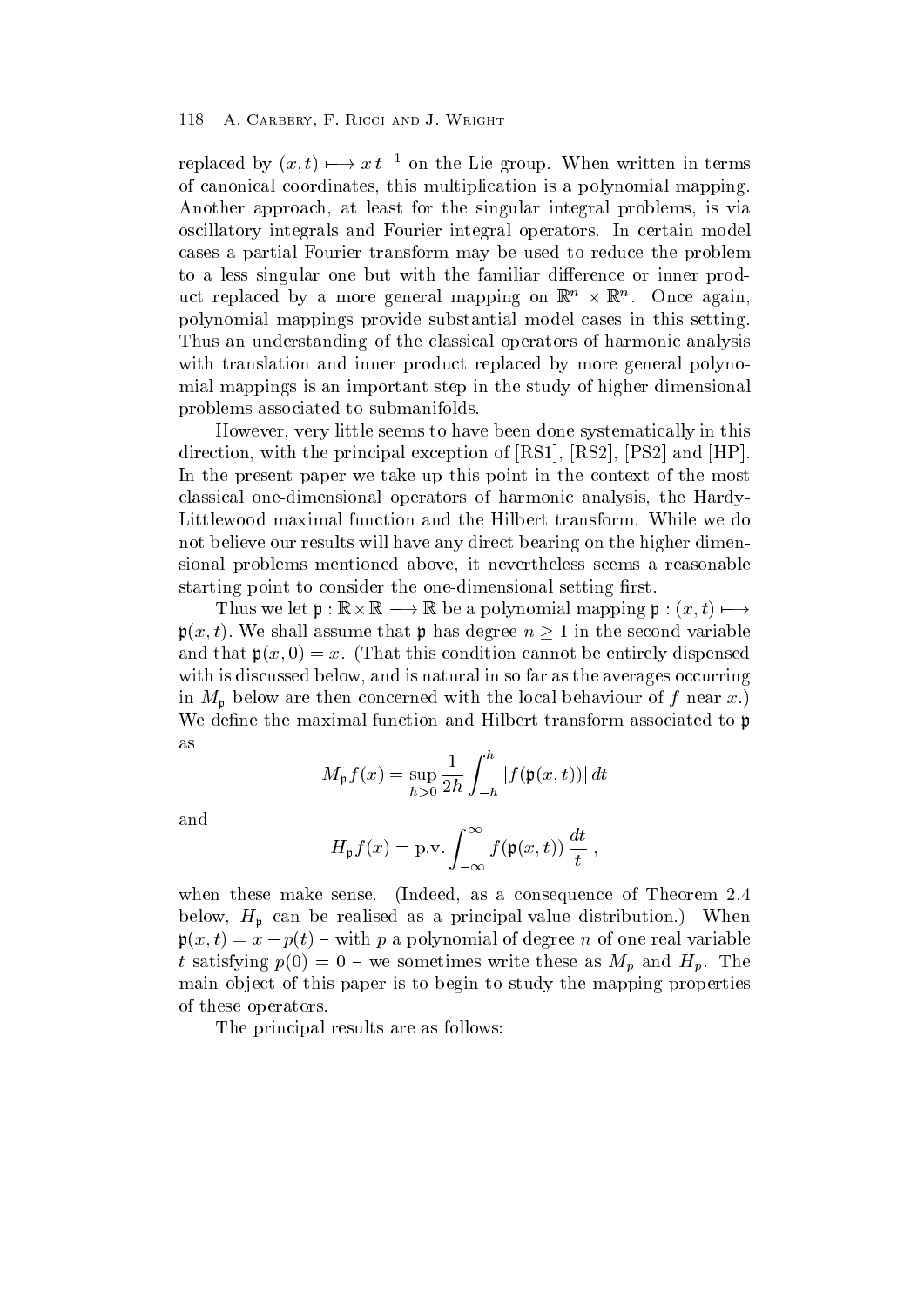$\mathcal{I} = \mathcal{I} = \mathcal{I} = \mathcal{I}$  produce the product are produced and  $\mathcal{I} = \mathcal{I}$  and  $\mathcal{I} = \mathcal{I}$  are bounded and on  $L^p(\mathbb{R})$  when  $p > n$ .  $M_p$  and  $H_p$  may not be bounded on  $L^p(\mathbb{R})$  for certain production products in the contract of the contract of the contract of the contract of the contract of

The measurem in the properties of the mapping properties of  $p$  properties of  $p$  and  $p$ and Hp can be precisely given terms of the behaviour of the coecients of the coefficients of the coecients of  $\mathcal{O}_I$  t and t  $\mathcal{U}$  in p. (See Theorem 5.2 for full details.)

**THEOREM 0.** If  $\mathfrak{p}(x,t) = x - \mathfrak{p}(t)$ , then the operators  $M_p$  and  $H_p$  are of weaktype with bounds depending only on the degree n of p and not otherwise on the coecients-coecients-

These theorems are proved in subsections  $3.1, 3.2$  and  $3.3$  respectively of Section

As the conditions of Theorem 1.1 place no constraints on the (polynomial) coefficients of  $t$  whatsoever, it is natural to consider the situation when these coefficients of  $t$  are completely arbitrary functions of  $x$ . Thus we are lead to what we term the supermaximal function and superhilbert transform, which seem to be of independent interest. These are defined as

$$
\mathcal{M}_n f(x) = \sup_{p \in \mathfrak{P}_n} M_p f(x) = \sup_{h > 0} \frac{1}{2h} \int_{-h}^h |f(x - p(t))| \, dt
$$
\n
$$
p \in \mathfrak{P}_n
$$

and

$$
T_n f(x) = \sup_{p \in \mathfrak{P}_n} |H_p f(x)| = \sup_{p \in \mathfrak{P}_n} \left| \int_{-\infty}^{\infty} f(x - p(t)) \, \frac{dt}{t} \right|,
$$

where  $\mathfrak{P}_n$  is the class of polynomials p of degree at most n in t with  $p(0) = 0$ . The result about these operators, proved in Section 2, is the following

**Theorem 1.4.**  $\mathcal{M}_n$  and  $T_n$  are bounded on  $L^q(\mathbb{R})$  if and only if  $q>n$ .

An interesting lemma that we use to prove these results is that  $|H_p f(x)|$  is pointwise dominated by  $M_p f(x)$  plus the maximal Hilbert transform  $H^* f(x)$  with constants depending only on the degree of p.  $(H^*f(x))$  is defined as

$$
\sup_{0  $\left| \int_{a<|t|,$
$$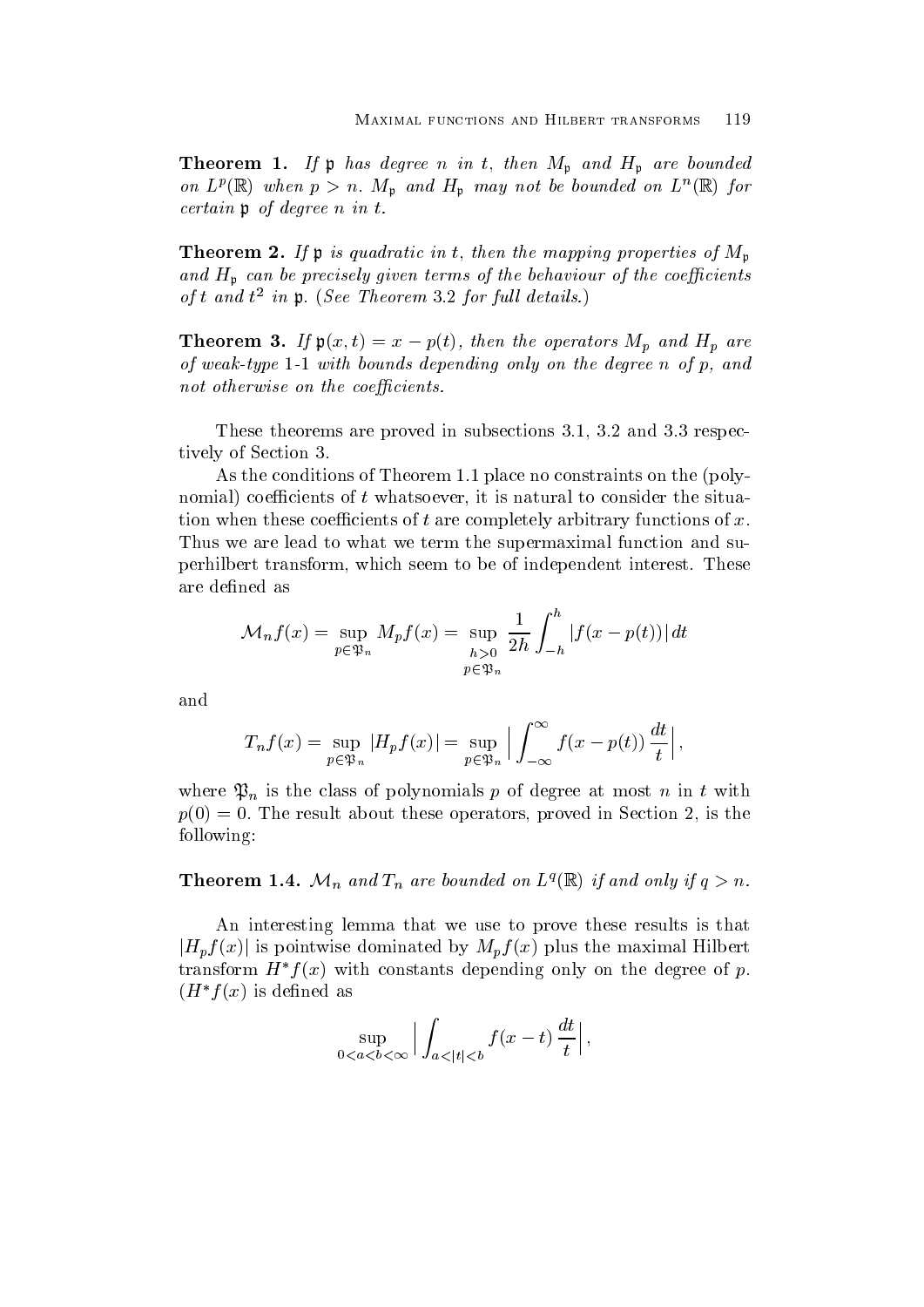and it is well-known see for example  $\Gamma$  . The sees for weak-this operator is of weak-this operator is of weaktype of the second contract of the second contract of the second contract of the second contract of the second of the second contract of the second contract of the second contract of the second contract of the second contr

 $\mathcal{W}$  comment up the condition product  $\mathcal{W}$  and  $\mathcal{W}$  are the components from the components of  $\mathcal{W}$ analogues in higher dimensions where one wants to think geometrically  $\mathbf{S}$  as for each xed x-as for each  $\mathbf{S}$  as for each  $\mathbf{S}$ there is no particular reason to assume particular reason to assume particular reason to assume particular reason to assume particular reason to assume particular reason to assume particular reason to assume particular re our setting other than that a necessary condition for any  $L^p(p<\infty)$ boundedness of Mp is that px- have no critical points To see this suppose parameters are a critical point at say  $\mathcal{S}$  at say  $\mathcal{S}$  at say  $\mathcal{S}$  at sample  $\mathcal{S}$  at sample  $\mathcal{S}$  at sample  $\mathcal{S}$  at sample  $\mathcal{S}$  at sample  $\mathcal{S}$  at sample  $\mathcal{S}$  at  $\mathcal{S}$  at  $\mathcal{$ small,  $|x| \leq C\delta^{1/2}$  and  $|t| \leq C\delta$  implies  $|\mathfrak{p}(x,t)| \leq C'\delta$ . Thus for  $\lambda$   $(-\delta, \delta)$ 

$$
\frac{1}{2h} \int_{-h}^{h} f(\mathfrak{p}(x,t)) dt \ge 1, \quad \text{if } |x| \le C\delta^{1/2} \text{ and } h \le C\delta.
$$

Hence  $||M_{\mathfrak{p}}f||_p \geq C\delta^{1/(2p)}$  while  $||f||_p \sim \delta^{1/p}$ . This is a contradiction unless  $p = \infty$ ). If  $\mathfrak{p}(x,0)$  does have no critical points, then one can in principle change variables to reduce to the case px- x- but for modified maximal functions and Hilbert transforms whose coefficients are no longer polynomials It is partly for this reason that we have stated Theorem 3.2 below for coefficients which are not necessarily polynomials

Finally we make some remarks about possible higher-dimensional analogues of our results. We first note that there is no interesting super $maxmin$ al function or superhibert transform, even of degree 1, in  $\mathbb R$  ,  $d > 2$ . This is because the putative supermaximal function contains the universal maximal function associated to averages in arbitrary directions in  $\mathbb{R}^n$ , which is well known to be unbounded on all  $L^p$ ,  $p < \infty$ , by the Perron tree example See and the other example See and the other tree example On the other tree on the o hand one can study operators such as

$$
f \longmapsto \sup_{\substack{a,b \\ h>0}} \frac{1}{h} \left| \int_0^h f(x - (a t, b t^2)) dt \right|
$$

on  $\mathbb R$  and indeed marietta and  $Riccl$   $|\mathtt{M}\mathtt{R}|$  have done so. Note that these operators arise in connection with Stein's and Bourgain's circular maximal function. Secondly, while it may well be true that there is an analogue of our Theorem 1.3 above in higher dimensions (indeed the  $L^p$ ,  $1 \leq p \leq \infty$ , variant is true in all dimensions) there is at present a serious obstacle to proving it which is the fact that the weak-type -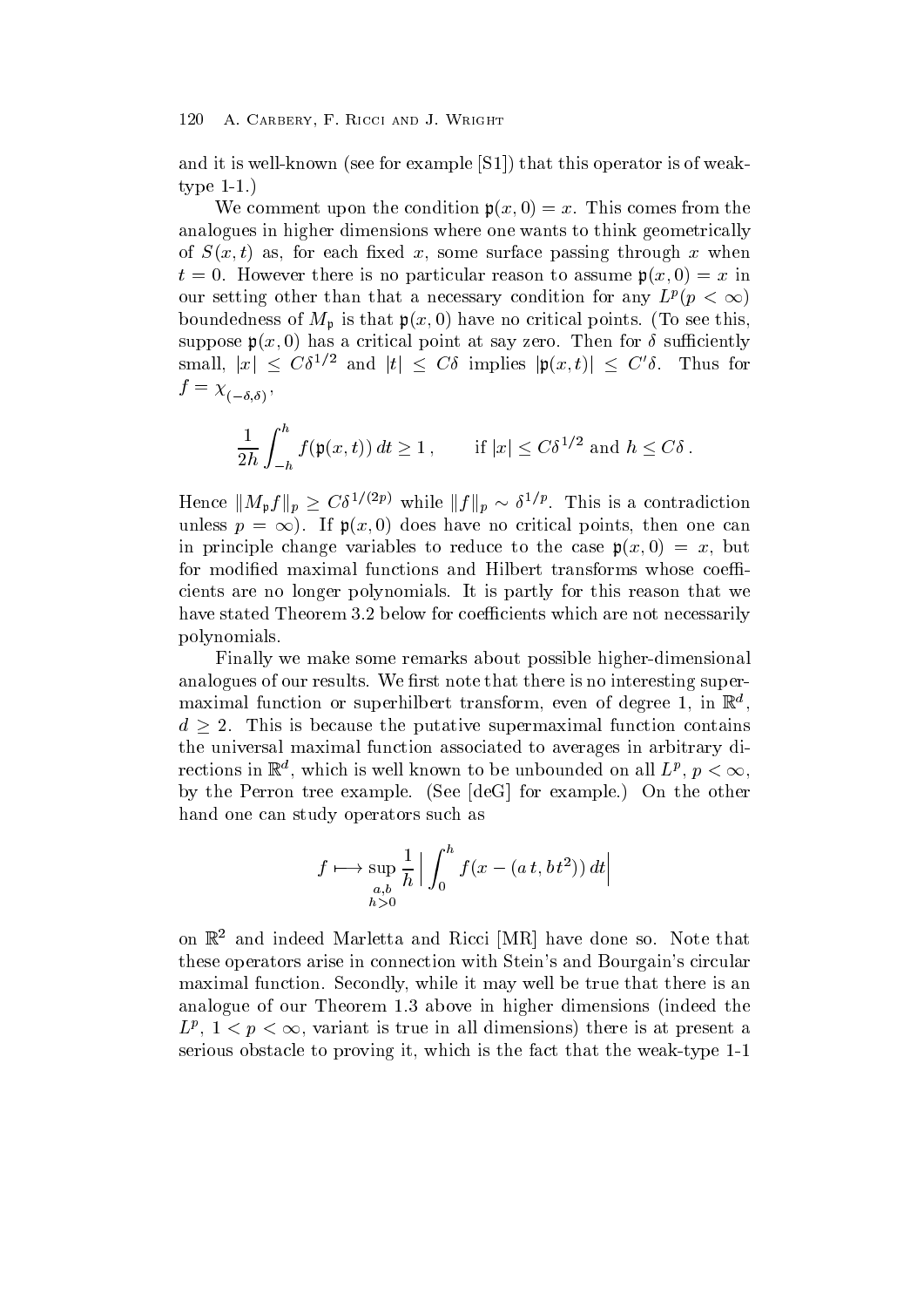of the Hilbert transform and maximal function along a parabola in  $\mathbb{R}^2$ are unknown. That is, while the operators

$$
f \mapsto \sup_{h>0} \frac{1}{h} \left| \int_0^h f(x - (t, t^2)) dt \right|
$$

and

$$
f \mapsto \int_{-\infty}^{\infty} f(x - (t, t^2)) \frac{dt}{t},
$$

are known to be bounded on  $L^p(\mathbb{R}^n)$ ,  $1 \leq p \leq \infty$ , it is not known whether they are of weak-type 1-1. See  $\vert SW \vert$ . However if  $p : \mathbb{K}^n \longrightarrow \mathbb{K}^n$ is a polynomial which satisfies certain nondegeneracy conditions at 0 and  $\infty$ , then the higher-dimensional versions of  $M_p$  and  $H_p$  are of weaktype - more than the same is true if we replace the same if we replace the additive structure structure structure structure structure structure structure structure structure structure structure structure structure structu of  $\mathbb{R}^n$  by the group structure in any homogeneous Lie group. We plan to return to this matter in a forthcoming paper

# 2. The supermaximal function and the superhilbert transform

 $\Box$  if the class of all polynomials polynomials polynomials polynomials polynomials polynomials probability  $\Box$ able, of degree at most  $n \geq 1$ , such that  $p(0) = 0$ . Define

$$
\mathcal{M}_n f(x) = \sup_{\substack{h>0\\p\in\mathfrak{P}_n}} \frac{1}{2h} \int_{-h}^h |f(x - p(t))| dt = \sup_{p\in\mathfrak{P}_n} M_p f(x)
$$

(the "supermaximal" function of degree  $n$ .)

**Theorem 2.1.** Let  $1 < q < \infty$ . Then  $\mathcal{M}_n$  is bounded on  $L^q(\mathbb{R})$  if and only if  $q > n$ . Moreover  $\mathcal{M}_n$  is of restricted weak-type n-n.

REMARK. When  $n = 1, \mathcal{M}_1$  is the classical Hardy-Littlewood maximal operator in one variable, and so there is nothing to prove in this case We shall appeal to the result for  $\mathcal{M}_1$  in the cases of higher n.

The failure of boundedness when  $q \leq n$  may be seen as follows. Let  $\lambda > 0$  be large and let  $p_{\lambda}(t) = \lambda (1 - (1 - t)^{\alpha})$ . Let  $f_{\beta}(t) =$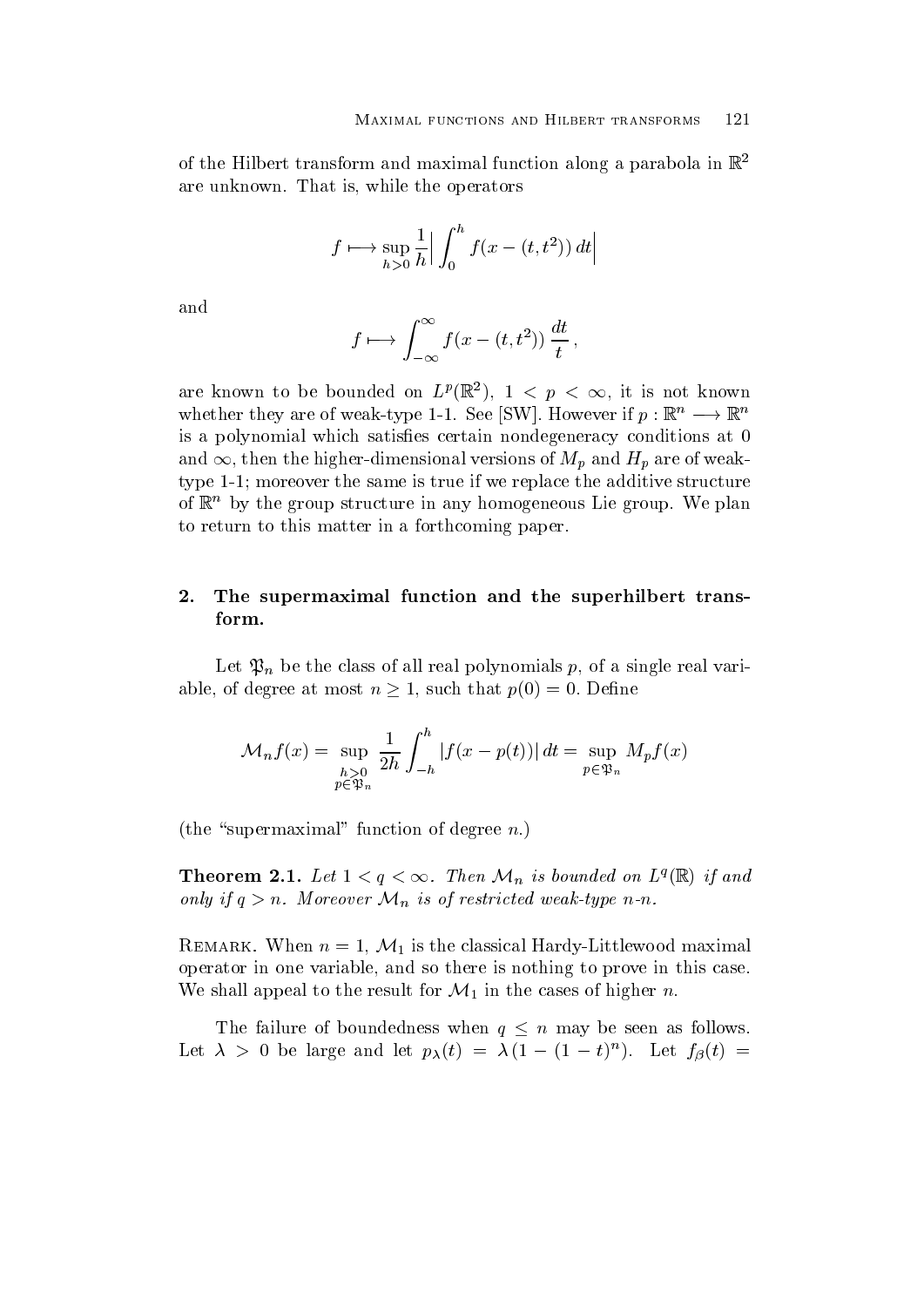$|t|^{-1/n} |\log |t| |^{-\beta} \chi_{[0,1]}$ . Then  $f_\beta \in L^n$  if  $\beta > 1/n$ . Now for  $x \gg 1$  we take  $\lambda = x$  and  $h = 1$  and observe that

$$
\int_0^1 f_\beta(x - p_\lambda(t)) dt = \int_0^1 f_\beta(x (1 - t)^n) dt
$$
  
= 
$$
\int_0^1 f_\beta(x t^n) dt
$$
  
= 
$$
\frac{1}{x^{1/n}} \int_0^{x^{1/n}} f_\beta(s^n) ds \qquad \text{(if } x \gg 1\text{)}
$$
  
= 
$$
\frac{1}{x^{1/n}} \int_0^1 s^{-1} (\log |s^n|)^{-\beta} ds
$$
  
= 
$$
\infty, \qquad \text{if } \beta \le 1.
$$

Furthermore, for each  $r > 1$  we can find a  $\beta \leq 1$  such that  $f_{\beta} \in L^{n,r}$ . Indeed,  $f_{\beta} \in L^{n,r}$  if and only if  $\beta > 1/r$ . Thus  $\mathcal{M}_n$  does not map  $L$   $\rightarrow$  to any Lebesgue-Lorentz space for any  $r$   $>$  1. (See StW for a discussion of Lorentz spaces and related topics.)

Proof of Theorem -- We only need consider the restricted weaktype  $n - n$  result as the case  $q \geq n$  follows by interpolation with the trivial  $L^{\infty}$  result, and the negative result has been established in the discussion above.

Let  $S \subseteq \mathbb{R}$  be a measurable set, and let  $f = \chi_{S}$ . It suffices to prove that  $\|\mathcal{M}_n f\|_{n,\infty} \leq C_n \|f\|_n,$  by standard arguments from Lorentz spaces. Let  $p \in \mathfrak{P}_n$  and  $h > 0$  and consider

$$
\frac{1}{h} \int_{-h}^{h} f(x - p(t)) dt = \int_{I_h} f(x - u) g(u) du,
$$

where  $I_h - p_1 - u, n_1$ ,

(1) 
$$
g(u) = \frac{1}{h} \sum_{j} \chi_{E_j}(u) \frac{1}{|p'(p_j^{-1}(u))|},
$$

where  ${E_i}$  are the images under p of the intervals upon which p is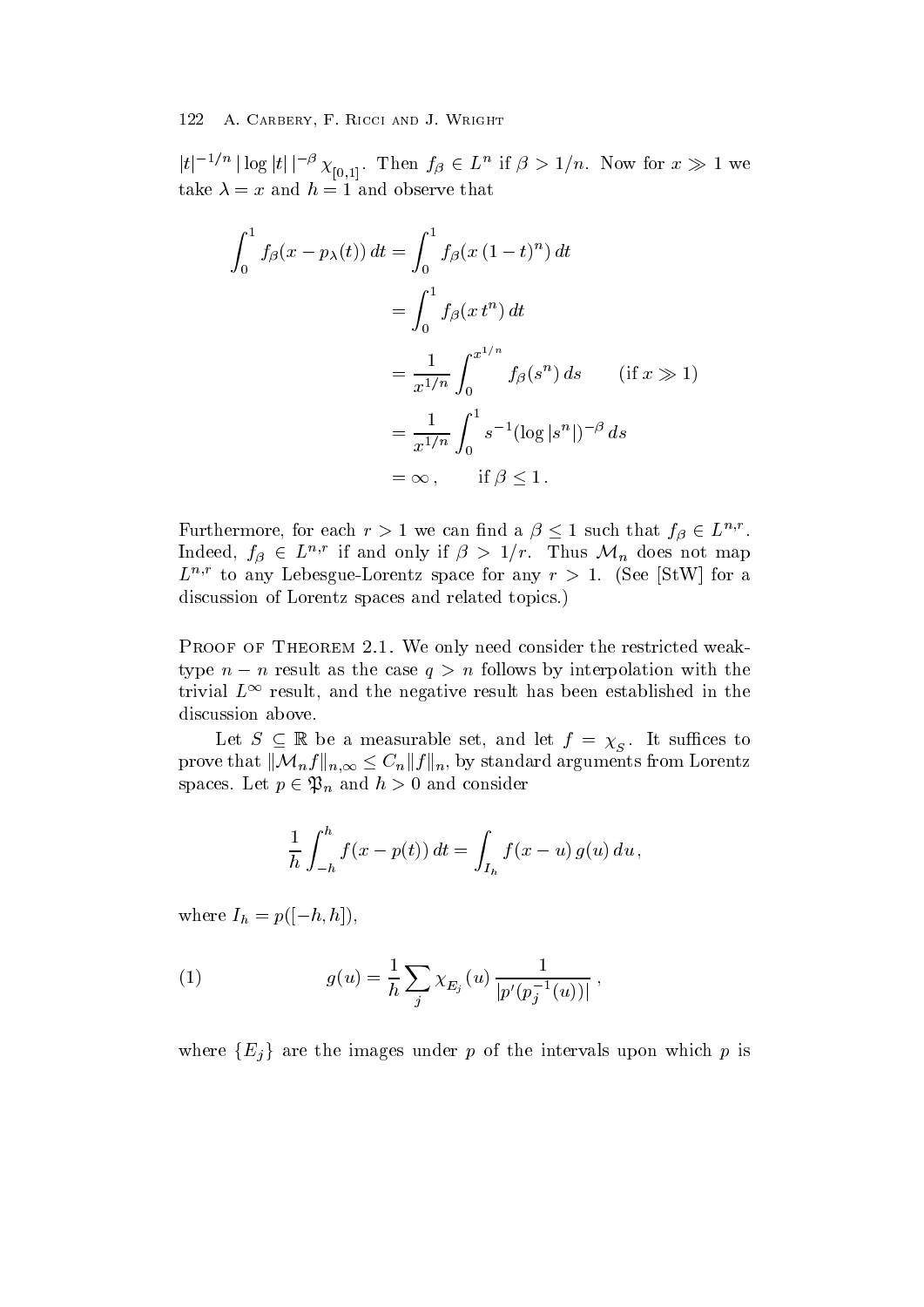monotonic, and where  $p_i^{-1}$  is the  $\frac{1}{1}$  is the inverse to p on Eq inverse to p on Eq inverse to p on Eq inverse to p on Eq inverse to p on Eq inverse to p on Eq inverse to p on Eq inverse to p on Eq inverse to p on Eq inverse to p on Eq inverse to p o

$$
\int_{I_h} f(x - u) g(u) du
$$
\n
$$
\leq ||f(x - \cdot)||_{L^{n,1}(I_h)} ||g||_{L^{n',\infty}(I_h)}
$$
\n
$$
= ||f(x - \cdot)||_{L^{n}(I_h)} ||g||_{L^{n',\infty}(I_h)} \qquad \text{(since } f = \chi_S\text{)}
$$
\n
$$
\leq \sup_{h>0} \left(\frac{1}{|I_h|} \int_{I_h} |f(x - u)|^n du\right)^{1/n} |I_h|^{1/n} ||g||_{L^{n',\infty}(I_h)}.
$$

Now  $p(0) = 0$ , so  $0 \in I_h$ , and thus

$$
\Big(\frac{1}{|I_h|}\int_{|I_h|}|f(x-u)|^n\,du\Big)^{1/n}
$$

is dominated by  $(Mf)$   $''$  (x) where  $M = M_1$  is the Hardy-Littlewood maximal function. Since

$$
|\{x:\ (Mf^{n})^{1/n}(x) > \alpha| = |\{x:\ Mf^{n}(x) > \alpha^{n}\}| \leq \frac{2}{\alpha^{n}} \int f^{n},
$$

the result now follows once we have established the following lemma

**Lemma 2.2.** There is an absolute constant  $C_n$ , depending only upon n, such that for all  $h > 0$ , all  $p \in \mathfrak{P}_n$ ,

$$
|I_h|^{1/n} \|g\|_{L^{n',\infty}(I_h)} \leq C_n ,
$$

Here g is dened as in -

 $\mathbf{F} = \mathbf{F} \mathbf{F} \mathbf{F}$  and  $\mathbf{F} = \mathbf{F} \mathbf{F} \mathbf{F}$  and  $\mathbf{F} = \mathbf{F} \mathbf{F} \mathbf{F}$ 

$$
\begin{aligned} |\{u \in I_h : |g(u)| > \lambda\}| &= \int_{I_h} \chi_{\{u \,:\, g(u) > \lambda\}} \, du \\ &= \int_{I_h} \chi_{\{u \,:\, \sum_j \chi_{E_j}(u) \,|p'(p_j^{-1}(u))|^{-1} > \lambda h\}} \, du \\ &= \int_{-h}^h \chi_{\{t \,:\, 1/|p'(t)| > \lambda h\}} |p'(t)| \, dt \\ &\leq \frac{1}{\lambda h} \left| \left\{ t \in [-h, h] : |p'(t)| \leq \frac{1}{\lambda h} \right\} \right|. \end{aligned}
$$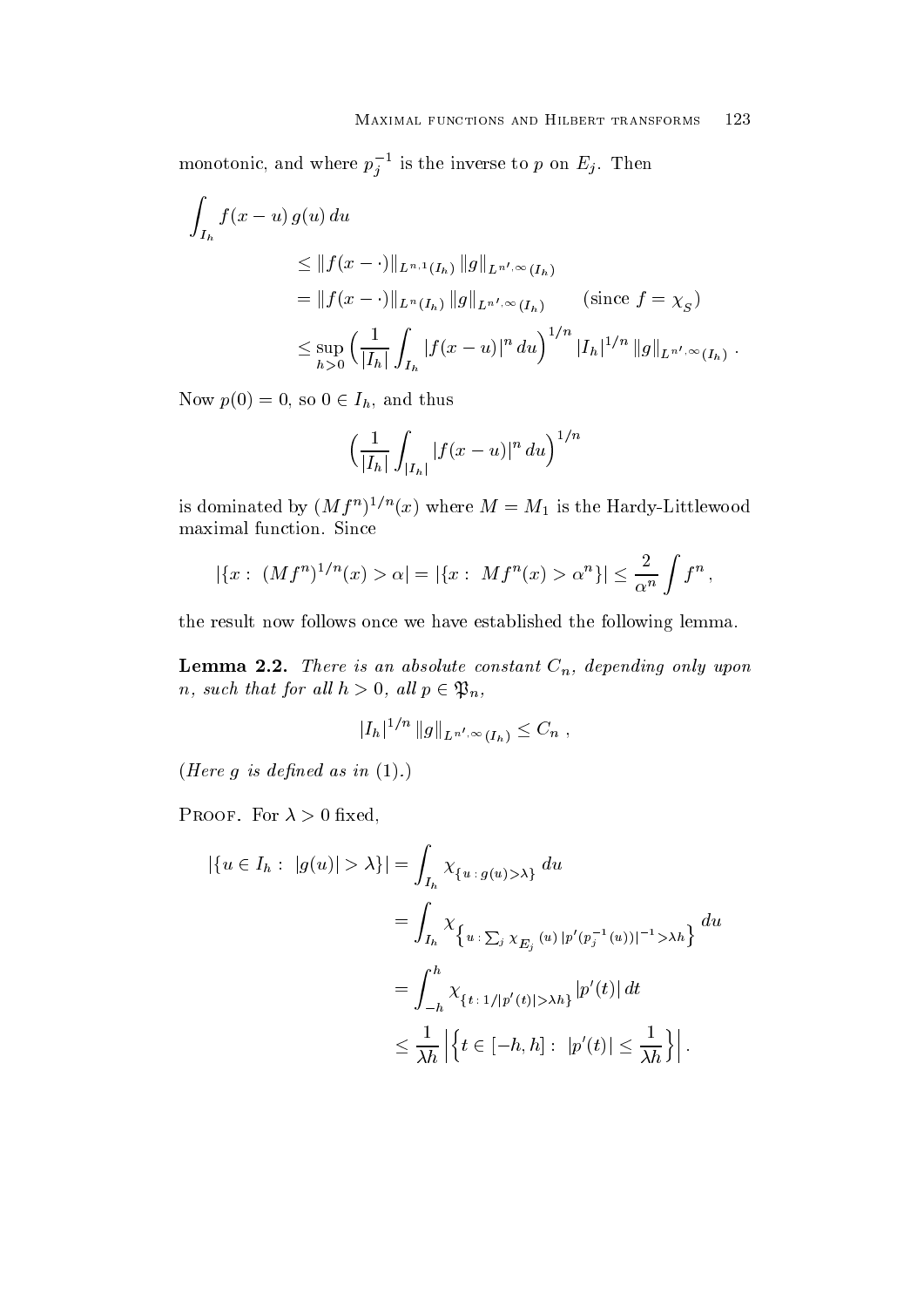On the other hand

$$
|I_h| = \int \chi_{I_h}(u) \, du = \int_{-h}^h |p'(t)| \, dt \, .
$$

Thus, to establish the lemma, it is enough to show

$$
\left|\left\{t\in[-h,h]:\ |p'(t)|\leq\frac{1}{\lambda h}\right\}\right|\leq\frac{C_n\lambda h}{\lambda^{n/(n-1)}\Big(\int_{-h}^h|p'(t)|\,dt\Big)^{1/(n-1)}}.
$$

By scaling we may assume that  $h = 1$  and that  $\int_{-1}^{1} |p'| =$  $\binom{1}{-1}$   $|p'| = 1$  and so we are reduced to showing

(2) 
$$
|\{t \in [-1,1] : |p'(t)| \le \alpha\}| \le C_n \alpha^{1/(n-1)}
$$

under the normalization condition  $\int_{-1}^{1} |p'| =$  $\binom{1}{-1}$   $|p'| = 1$ .

Consider the functional  $\|\cdot\|$  on the class  $Q_{n-1}$  of polynomials of degree at most  $n - 1$  given by

$$
\| |q| \| = \max_{0 \le j \le n-1} \inf_{-1 \le t \le 1} |q^{(j)}(t)|.
$$

This is a continuous function of q- positively homogeneous of degree which does not vanish on the unit sphere of  $q_n = 1$ , (inclusively say), with respect to the  $L^1$  norm on  $|-1,1|$ ). For if  $q(t) = a_0 + a_1t + \cdots + a_{n-1}t^{n-1}$ and  $||q|| = 0$ , we have successively that  $a_{n-1}, a_{n-2}, \ldots, a_0$  are all zero. Thus there is a constant  $m_n$  depending only upon n such that

$$
\| |q| \| \geq m_n \int_{-1}^1 |q(t)| dt .
$$

Applying this to p', we see that for some  $j, 0 \le j \le n-1, |(p')^{(j)}(t)| \ge$  $m_n$  for all  $t \in [-1,1]$ . The mean-value theorem now yields (2) for small  $\alpha$ .

remark-sendon ( = ) and steed point of a result of Ricci and Stein and Stein Stein ( - ) and  $\Gamma$ which states that a polynomial of degree  $n-1$  (in this case  $p'$ ) is in the Muckenhoupt  $A_q$  class,  $q > n$ , with constants independent of the coefficients. Inequalities such as  $(2)$  and variants in higher dimensions are also studied in the contract of the contract of the contract of the contract of the contract of the contract of the contract of the contract of the contract of the contract of the contract of the contract of the contra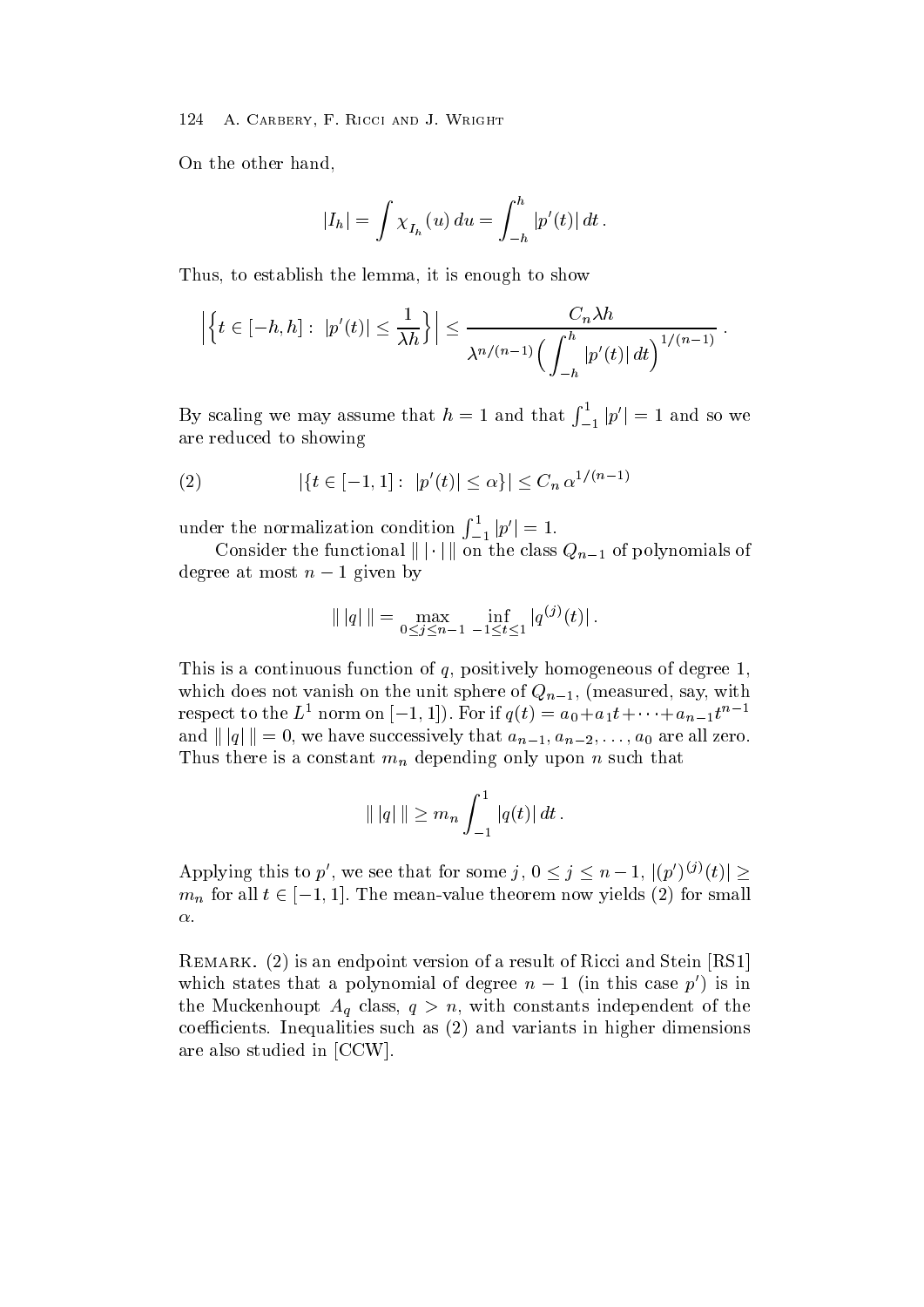We now turn to the superhilbert transform of degree  $n$ . Let

$$
T_n f(x) = \sup_{p \in \mathfrak{P}_n} \left| \int_{-\infty}^{\infty} f(x - p(t)) \, \frac{dt}{t} \right| = \sup_{p \in \mathfrak{P}_n} \left| H_p f(x) \right|.
$$

**Theorem 2.3.** Let  $1 < q < \infty$ . Then  $I_n$  is bounded on  $L^q(\mathbb{R})$  if and only if qualitated weaken the figure Times of the contract weak the specific three contracts were not the contract of the contract of the contract of the contract of the contract of the contract of the contract of the cont

 $\begin{array}{cccc} \text{A} & \text{B} & \text{C} \end{array}$  is the classical Hilbert transform and  $\begin{array}{cccc} \text{A} & \text{A} & \text{A} & \text{A} \end{array}$ so there is nothing to prove

The negative result can be seen in a similar manner to the corresponding result for  $\mathcal{M}_n$ . Indeed, with the same  $f_\beta$  as above, the nonintegrable singularity of  $f_\beta$  when  $\beta \leq 1$  guarantees that

$$
\int_{-\infty}^{\infty} f_{\beta}(x+p_{\lambda}(t)) \, \frac{dt}{t}
$$

will be  $+\infty$  when  $\lambda$  is taken to be x, at least for large x.<br>The positive part of Theorem 2.3 follows from the following result, which is also useful in other contexts.

**Theorem 2.4.** Let  $p \in \mathfrak{P}_n$ . Then there is the pointwise estimate

$$
|H_p f(x)| \le A_n M_p f(x) + B_n H^* f(x) ,
$$

where  $H^*$  is the maximal Hilbert transform and  $A_n$  and  $B_n$  are constants depending only upon n

PROOF. Let  $p \in \mathfrak{p}_n$ , and assume without loss of generality that p has degree  $n$  and has leading coefficient 1. We also assume (although this is not strictly speaking necessary) that all the complex roots of  $p$  are distinct Let t-- t--tn be the <sup>n</sup> complex roots of <sup>p</sup> ordered so that

$$
0 < |t_2| \le |t_3| \le \cdots \le |t_n|.
$$

The second and third parts of the next lemma say that the zeros of  $p'$ are strongly attracted to the zeros of  $p$ .

**Lemma 2.5** There are constants  $C(n) \geq 1$  and  $\varepsilon_0(n)$  depending only on n, such that if  $A > C(n)$  and j and l are such that  $\ell - j \geq 3$  and are such that for some  $k \in \{1, \ldots, n-1\}$ 

$$
|t_k| < A^j < A^{\ell} < |t_{k+1}| \,,
$$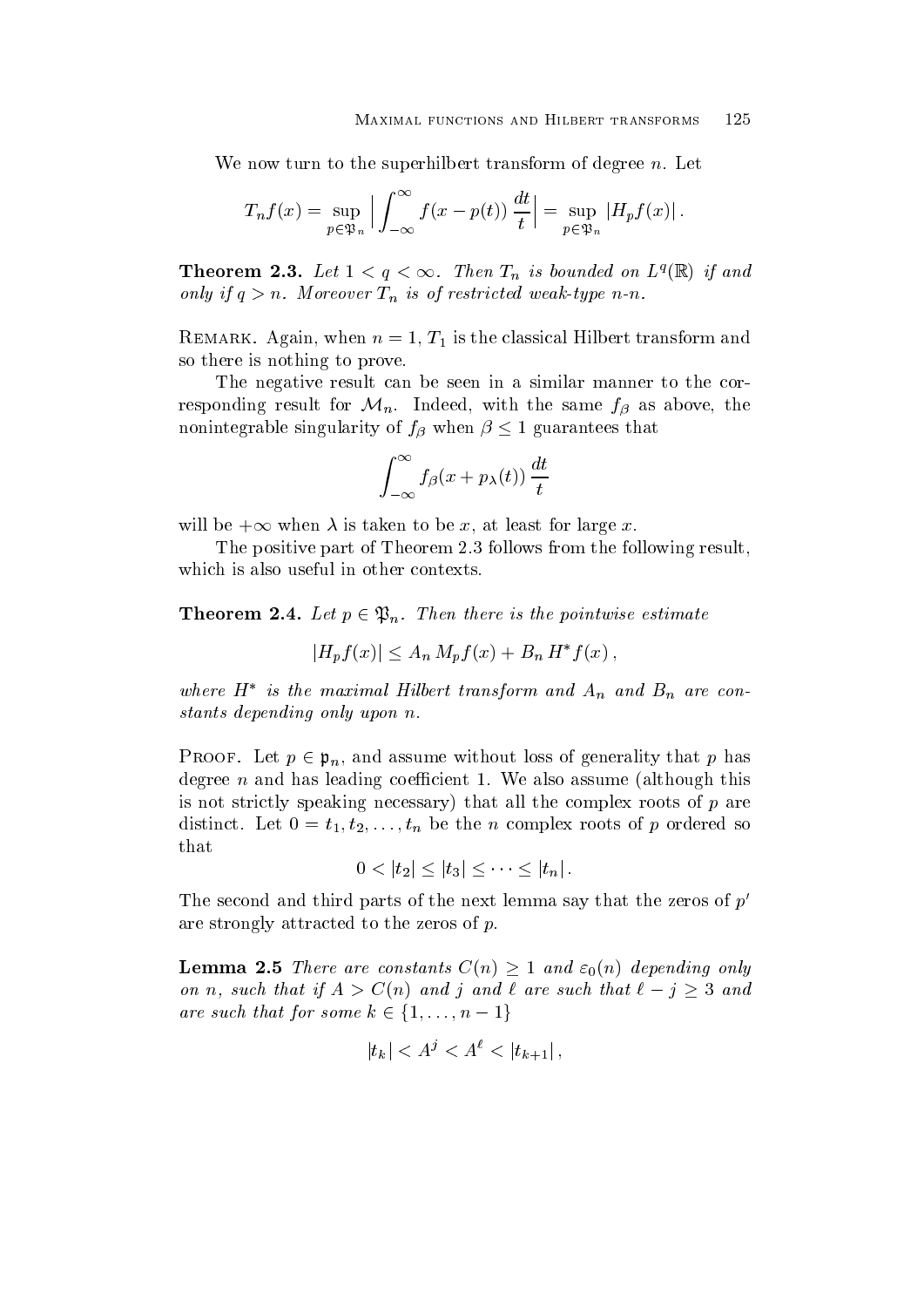then

a) If 
$$
A^{j+1} \le |t| \le A^{\ell-1}
$$
,  
\n
$$
\left(1 - \frac{1}{A}\right)^{n-1} |t|^k |t_{k+1}| \cdots |t_n| \le |p(t)|
$$
\n
$$
\le \left(1 + \frac{1}{A}\right)^{n-1} |t|^k |t_{k+1}| \cdots |t_n|,
$$

b) 
$$
|tp'(t)/p(t)| \geq \varepsilon_0(n)
$$
 whenever  $A^{j+1} \leq |t| \leq A^{\ell-1}$ ,

c)  $\left\vert p(t)\right\vert$  is strictly increasing on  $[A^{j+1},A^{\ell-1}]$  and strictly decreasing  $\left[ \begin{array}{c} \n 0n \\ -A^{t-1} \\ -A^{t-1} \end{array} \right]$ .

. .

**PROOF.** a) This part is trivial since  $p(t) = \prod_{m=1}^{n} (t - t_m)$  and, when  $A^{j+1} \leq |t| \leq A^{\ell-1},$ 

$$
\left(1 - \frac{1}{A}\right)|t| \le |t - t_m| \le \left(1 + \frac{1}{A}\right)|t| \,, \qquad \text{for } 2 \le m \le k \,,
$$

while

$$
\left(1 - \frac{1}{A}\right)|t_m| \le |t - t_m| \le \left(1 + \frac{1}{A}\right)|t_m| \,, \qquad \text{for } k + 1 \le m \le n \,.
$$

(Note that only  $A > 1$  is required here.)

b) Observe first that

$$
\frac{p'(t)}{p(t)} = \sum_{m=1}^{n} \frac{1}{t - t_m} ,
$$

so

$$
\left|\frac{p'(t)}{p(t)}\right| \ge \left|\sum_{m=1}^k \frac{1}{t - t_m}\right| - \sum_{m=k+1}^n \frac{1}{|t - t_m|} \ge \left|\sum_{m=1}^k \frac{1}{t - t_m}\right| - \frac{(n-k)}{(A-1)|t|},
$$

since  $|t_m| \ge A |t|$  if  $m \ge k + 1$  and  $|t| \in [A^{j+1}, A^{k-1}]$ . Assume for simplicity that  $t > 0$  and consider, for  $m \leq k$ 

$$
\operatorname{Re} \frac{1}{t - t_m} = \frac{t - \operatorname{Re} t_m}{|t - t_m|^2} > \frac{\left(1 - \frac{1}{A}\right)t}{\left(1 + \frac{1}{A}\right)^2 t^2} = \frac{\left(1 - \frac{1}{A}\right)}{\left(1 + \frac{1}{A}\right)^2} \frac{1}{t},
$$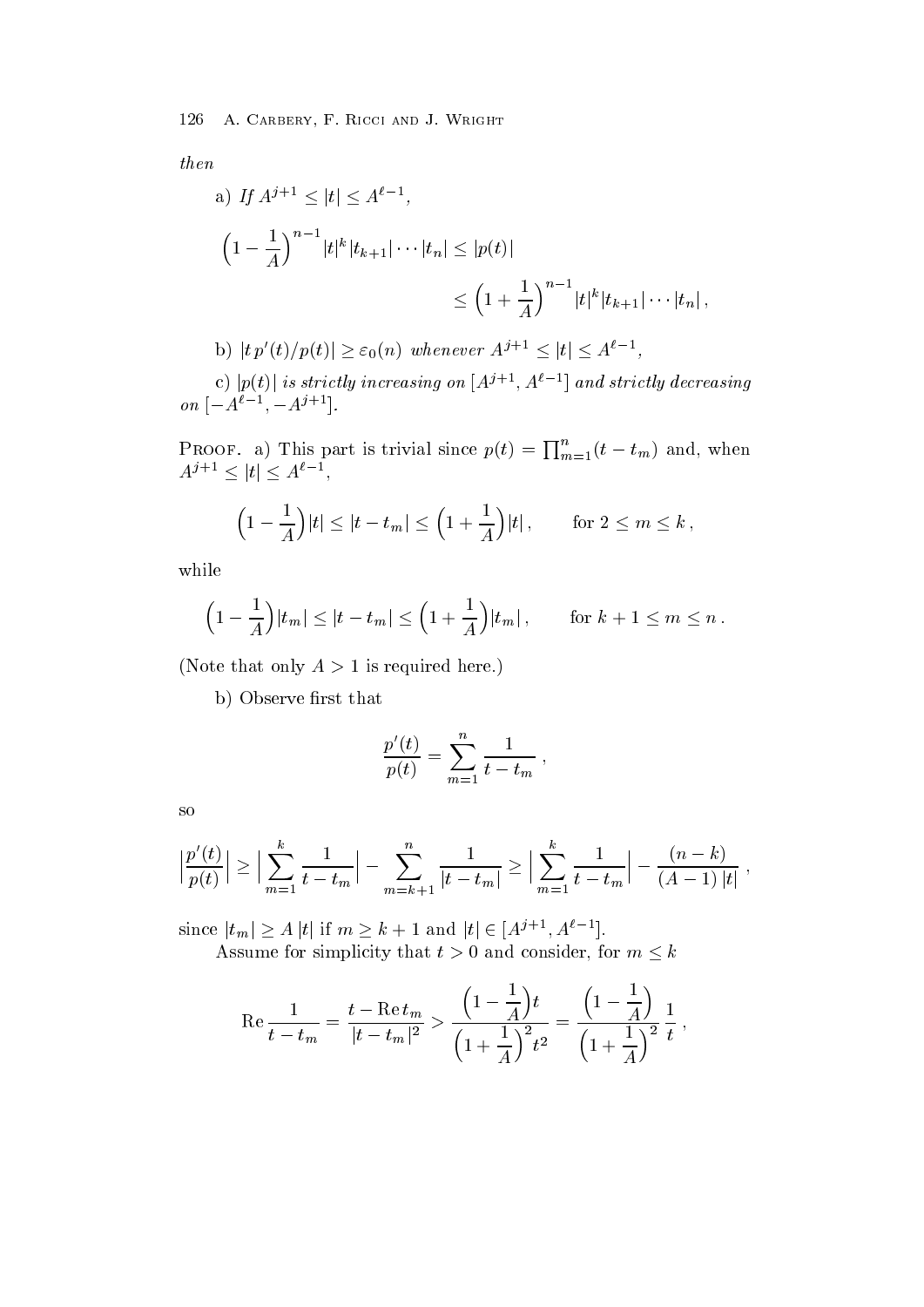since  $t > A |t_m|$ . Therefore

$$
\left|\frac{p'(t)}{p(t)}\right| \ge \left(k\ \frac{\left(1-\frac{1}{A}\right)}{\left(1+\frac{1}{A}\right)^2}-\frac{n-k}{A-1}\right)\frac{1}{t}.
$$

Now if A is suciently large the coecient of t is positive which implies that  $|tp'(t)/p(t)|$  is bounded below by an absolute constant.

c) We have in fact shown that

$$
\frac{p'(t)}{p(t)} = \text{Re}\,\frac{p'(t)}{p(t)} > 0\,, \qquad \text{for } t > 0\,,
$$

that is,  $\log |p(t)|$  is increasing on  $[A^{j+1}, A^{l-1}]$ . Thus,  $|p(t)|$  is strictly increasing on  $|A^{j+1}, A^{i-1}|$  and similarly is strictly decreasing on  $|-A^{i-1}, -A^{j+1}|$ 

In particular, if  $A^j \leq |t_2| \leq A^{j+1}$ , then  $|t p'(t)/p(t)|$  is bounded below and p is monotonic on  $\left[-A^{j-1}, A^{j-1}\right]$ . One simply has to observe that, since  $\theta$  is a simple root,  $p$  is monotonic through  $\theta$ .

Furthermore, implicit in the proof of Lemma 2.5 is that if  $|t_n| < A^{j*}$ and  $|t| \geq A^{j_*+1}$  then

$$
\left(1 - \frac{1}{A}\right)^{n-1} |t|^n \le |p(t)| \le \left(1 + \frac{1}{A}\right)^{n-1} |t|^n
$$

and  $|t\, p'(t)/p(t)|$  is bounded below, and  $|p(t)|$  is strictly increasing on  $\left[ A^{j*+1},\infty\right)$  and strictly decreasing on  $(-\infty,-A^{j*+1})$ 

A maximal set of the form  $|-A^{t-1}, -A^{j+1}| \cup |A^{j+1}, A^{t-1}|$  with  $\ell - j \geq 3$  and such that for some  $k \in \{2, \ldots, n - 1\},\$ 

$$
|t_k| < A^j < A^\ell < |t_{k+1}|
$$

is called a  $yap$ . There are at most  $n = 2$  such gaps. In addition there are two special gaps,  $[-A^{j-1}, A^{j-1}]$  where  $A^j \leq |t_2| \leq A^{j+1}$ , and  $(-\infty, -A^{j_*+1} \cup |A^{j_*+1}, \infty)$ , where  $j_*$  is the least integer such that  $|t_n| < A^{j_*}.$ 

Two consecutive gaps are separated by a pair of "dyadic" intervals, symmetric with respect to the origin. In fact each of these "dyadic" intervals can contain at most  $5n$  intervals of the form  $\vert A^m,A^{m+1} \vert$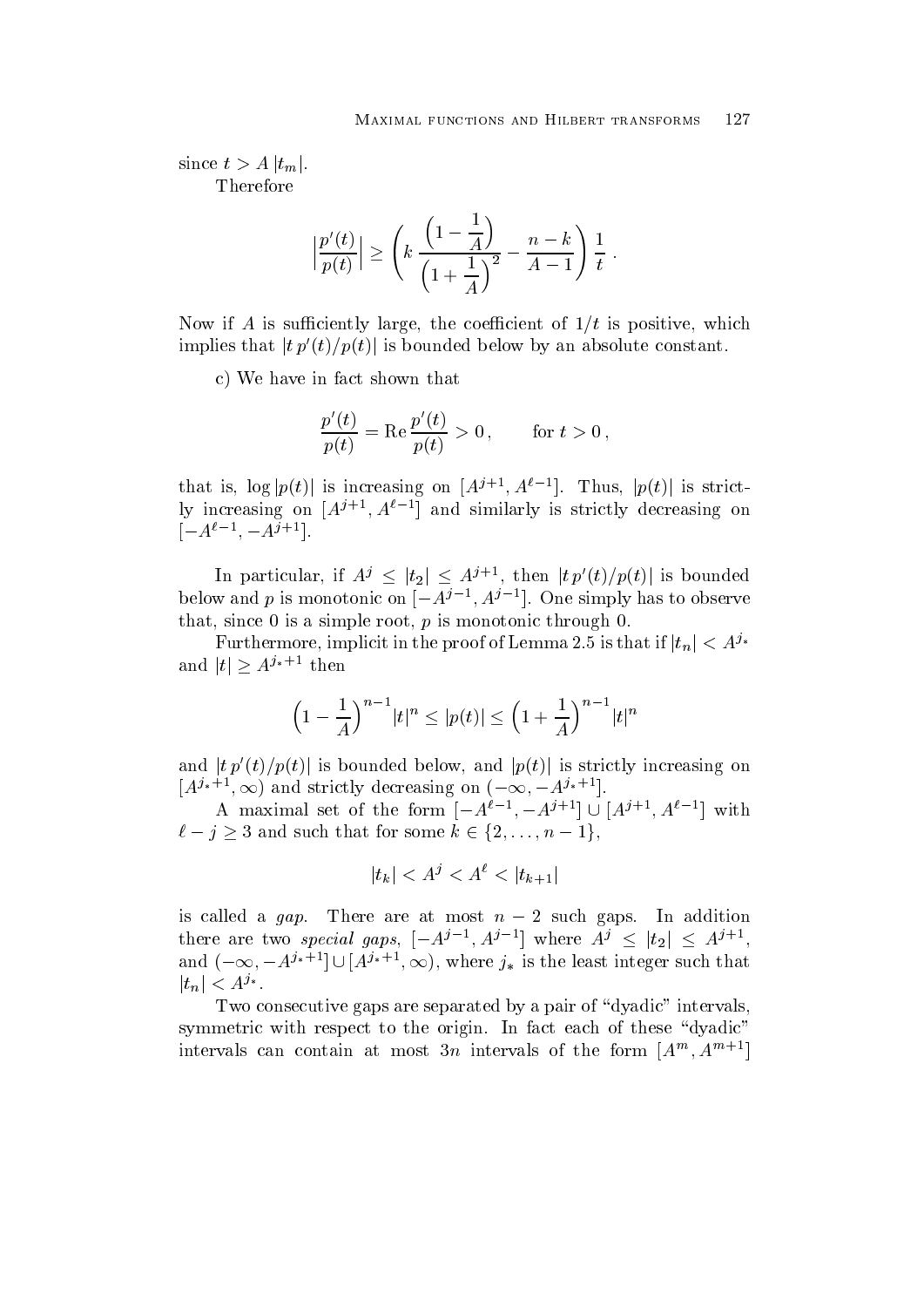or  $|-A$  ,  $-A$  , the idea of the remainder of the proof is that such dyadic intervals are harmless since the contribution to  $\int_{-\infty}^{\infty} f(x$ pt dt t arising from such an interval is clearly controlled by a constant times  $M_p f(x)$ , while on the gaps – where p' and p (except at 0) have no zeros  $-$  one can try to change variables as in the proof of Theorem 2.1. However this is not entirely straightforward because of the nature of the cancellation in the problem

We now indicate how to handle the contribution to  $\int_{-\infty}^{\infty} f(x$ pt dt t arising from an ordinary gap the minor changes of detail required for the special gaps are left to the reader. Suppose the gap is  $[-A^{\ell}, -A^{\jmath}] \cup [A^{\jmath}, A^{\ell}]$  with  $\ell - j \geq 1$  and with  $|t_k| < A^{\jmath - 1} < A^{\ell + 1}$  $|t_{k+1}|, (2 \leq k \leq n-1)$ . (Note that there is a slight change of notation here.) Of course  $A$  is chosen so that Lemma 2.5 is valid.

By part a) of Lemma  $2.5$ .

$$
|p(A^{\ell})| \ge \left(1 - \frac{1}{A}\right)^{n-1} A^{\ell k} \prod_{m=k+1}^{n} |t_m|
$$
  
>  $\left(1 + \frac{1}{A}\right)^{n-1} A^{jk} \prod_{m=k+1}^{n} |t_m|$   
 $\ge |p(-A^j)|$ 

(if also  $A > ((A + 1)/(A - 1))^{n-1}$ ) and similarly  $|p(-A^{\ell})| > |p(A^{\ell})|$ . Thus the intervals  $[ |p(A^j)|, |p(A^{\ell})| ]$  and  $[ |p(-A^j)|, |p(-A^{\ell})| ]$  have a nonempty intersection in the same control of the same control of the same control of the same control of the s unique  $\alpha \in [A^{\jmath}, A^{\ell}]$  such that  $|p(\alpha)| = a$  and a unique  $\beta > \alpha, \beta \in$  $[A^j, A^l]$  such that  $|p(\beta)| = b$ . Similarly there are unique  $-\delta < -\gamma \in$  $[-A^{\ell}, -A^{\jmath}]$  such that  $|p(-\gamma)| = a$ ,  $|p(-\delta)| = b$ . Observe that the set

$$
([A^j, A^{\ell}]\backslash[\alpha, \beta]) \cup ([-A^{\ell}, -A^j]\backslash[-\delta, -\gamma])
$$

is the union of two intervals whose logarithmic measure is bounded above by an absolute constant. (This follows again by Lemma  $2.5.a$ ); we suggest the reader draw a picture.) Therefore the integral over this set is dominated by  $M_p f(x)$ .

We have thus reduced matters to estimating

$$
\int_{\alpha}^{\beta} f(x - p(t)) \frac{dt}{t} + \int_{-\delta}^{-\gamma} f(x - p(t)) \frac{dt}{t} .
$$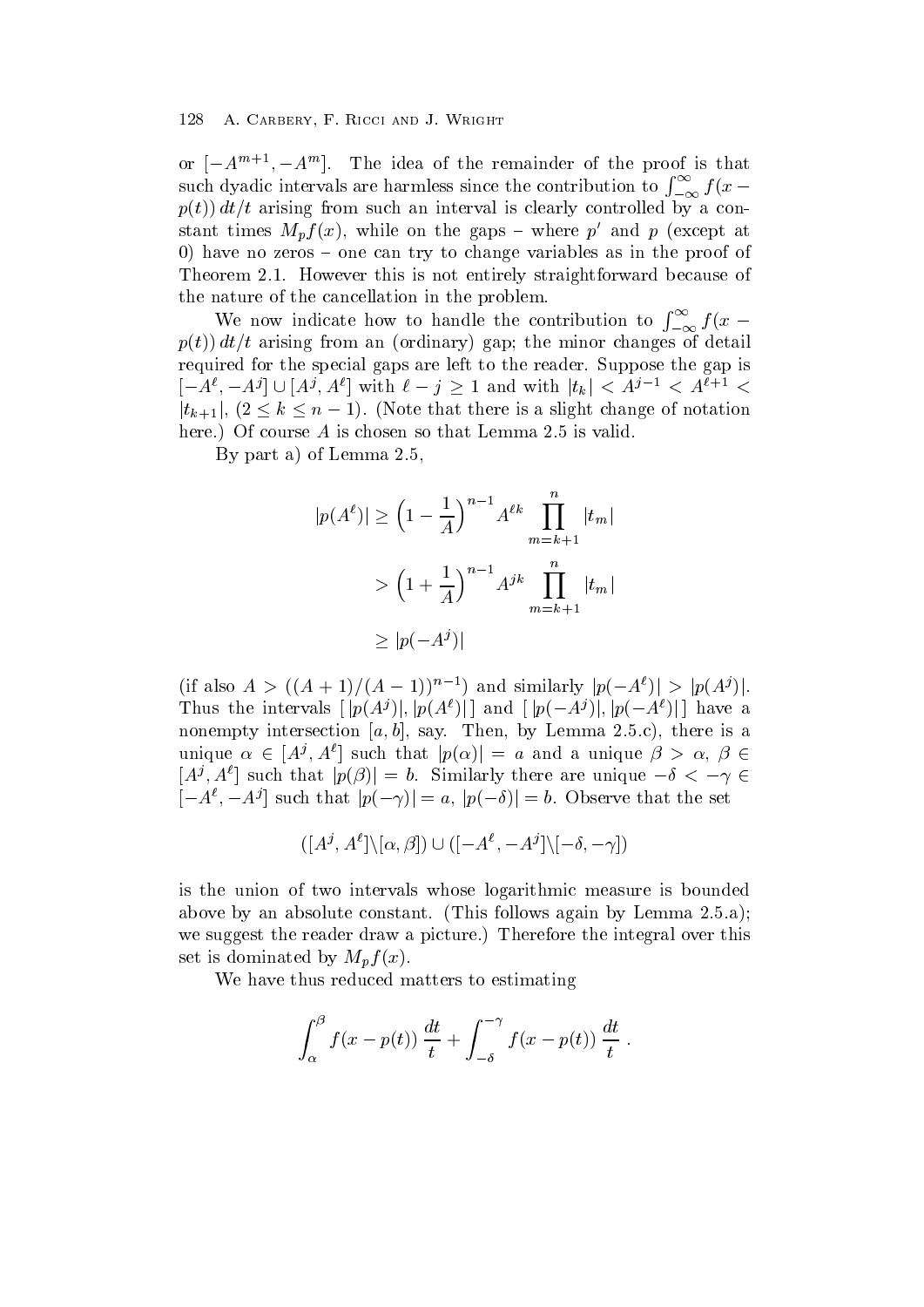We distinguish between two cases:

I)  $\rho$  has the same sign on both intervals  $\alpha, \beta$  and  $\lceil -\sigma, -\gamma \rceil$ , say  $p>0,$ 

ii) p has opposite signs on the two intervals; say  $p > 0$  for  $t > 0$ . Case Case is the community of the community of the community of the community of the community of the community of the community of the community of the community of the community of the community of the community of the c

$$
\int_{\alpha}^{\beta} \frac{p'(t)}{p(t)} dt = -\int_{-\delta}^{-\gamma} \frac{p'(t)}{p(t)} dt
$$

since  $p(\alpha) = p(-\gamma)$  and  $p(\beta) = p(-\gamma)$ . Thus it is enough to estimate two similar integrals separately, one of which is

$$
\int_{\alpha}^{\beta} f(x - p(t)) \left(\frac{1}{t} - \frac{p'(t)}{k p(t)}\right) dt,
$$

where  $|t_k| < A^{j-1} < A^{\ell+1} < |t_{k+1}|$ . Now, for  $t \in [\alpha, \beta] \subseteq [A^{\jmath}, A^{\iota}],$ 

$$
\left|\frac{1}{t} - \frac{p'(t)}{kp(t)}\right| = \left|\frac{1}{t} - \frac{1}{k}\sum_{m=1}^{n} \frac{1}{t - t_m}\right|
$$
  
\n
$$
\leq \frac{1}{k} \sum_{m=1}^{k} \left|\frac{1}{t} - \frac{1}{t - t_m}\right| + \frac{1}{k} \sum_{m=k+1}^{n} \frac{1}{|t - t_m|}
$$
  
\n
$$
= \frac{1}{k} \sum_{m=1}^{k} \frac{|t_m|}{|t| |t - t_m|} + \frac{1}{k} \sum_{m=k+1}^{n} \frac{1}{|t - t_m|}
$$
  
\n
$$
\leq \frac{c_1 A^j}{t^2} + c_2 A^{-\ell},
$$

where c- and c depend upon <sup>n</sup> and A

Therefore

$$
\left| \int_{\alpha}^{\beta} f(x - p(t)) \left( \frac{1}{t} - \frac{p'(t)}{k p(t)} \right) dt \right| \leq c_1 A^j \int_{A^j}^{\infty} |f(x - p(t))| \frac{dt}{t^2}
$$

$$
+ c_2 A^{-\ell} \int_{0}^{A^{\ell}} |f(x - p(t))| dt
$$

$$
\leq c_3 M_p f(x) .
$$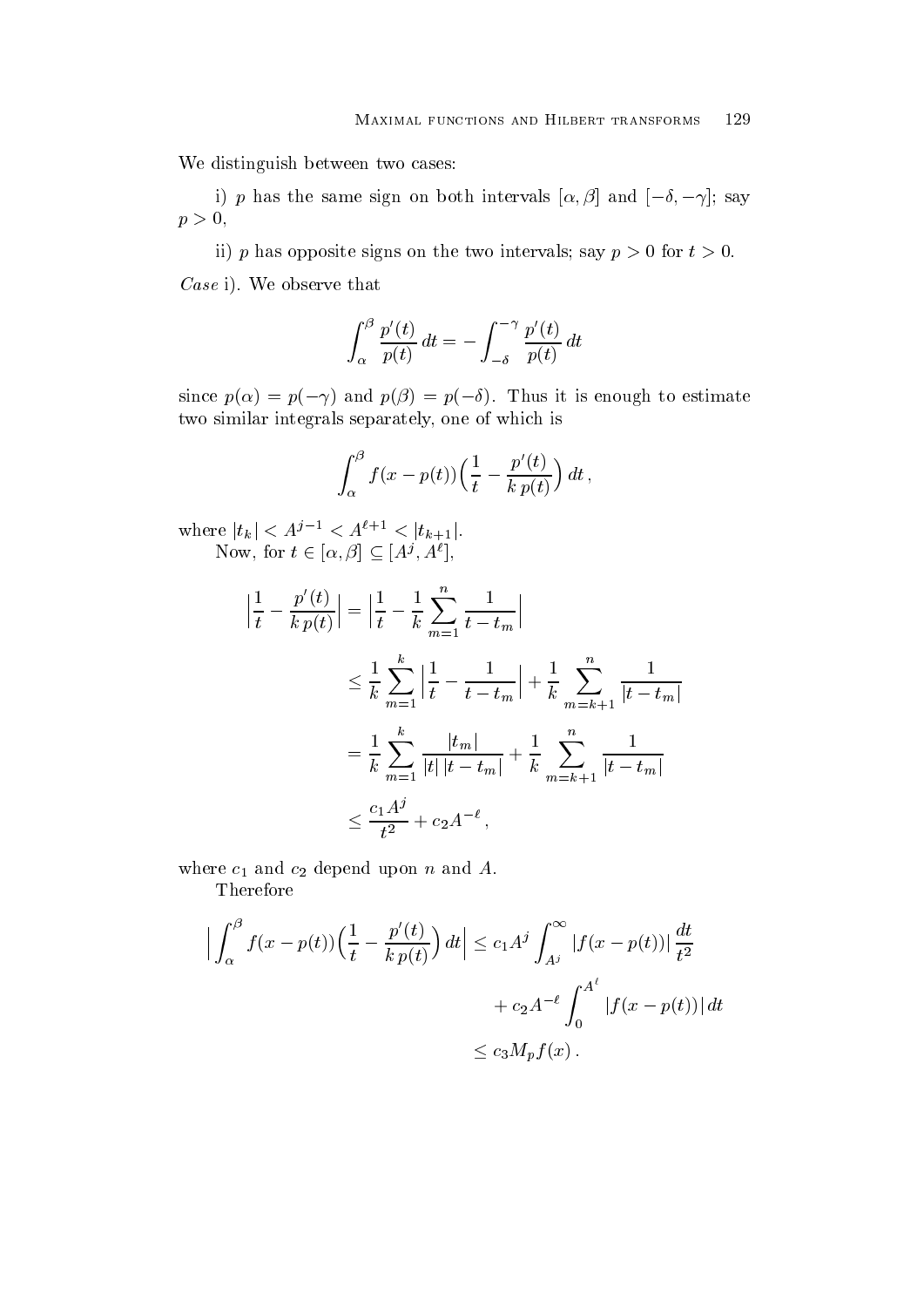Case is the first measure that we naturally user that cancellation in the case of production in the operator Indeed

$$
\int_{\alpha}^{\beta} f(x - p(t)) \frac{dt}{t} + \int_{-\delta}^{-\gamma} f(x - p(t)) \frac{dt}{t}
$$
\n
$$
= \int_{\alpha}^{\beta} f(x - p(t)) \left(\frac{1}{t} - \frac{p'(t)}{kp(t)}\right) dt + \int_{-\delta}^{-\gamma} f(x - p(t)) \left(\frac{1}{t} - \frac{p'(t)}{kp(t)}\right) dt
$$
\n
$$
+ \frac{1}{k} \int f(x - p(t)) \frac{p'(t)}{p(t)} \left(\chi_{[\alpha,\beta]}(t) + \chi_{[-\delta,-\gamma]}(t)\right) dt.
$$

The first two integrals are treated exactly as in case i), while for the  $\lim_{\alpha \to 0} \alpha$  change variables separately on  $\alpha, \beta$  and  $\{-\alpha, -\gamma\}$  to obtain

$$
\frac{1}{k}\int_{a\leq |u|\leq b} f(x-u)\,\frac{du}{u}\;,
$$

which is controlled by the maximal Hilbert transform as desired. This concludes the proof of Theorem

# $\bf{r}$  ,  $\bf{r}$  as a polynomial in the polynomial in the set of  $\bf{r}$

Let  $\mathfrak{p} : \mathbb{K} \times \mathbb{K} \longrightarrow \mathbb{K}$  be a polynomial such that  $\mathfrak{p}(x, 0) = x$ . Let

$$
M_{\mathfrak{p}}f(x) = \sup_{h>0} \frac{1}{2h} \int_{-h}^{h} f(\mathfrak{p}(x,t)) dt
$$

and

$$
H_{\mathfrak{p}}f(x) = \int_{-\infty}^{\infty} f(\mathfrak{p}(x,t)) \, \frac{dt}{t}
$$

be the maximal function and Hilbert transform respectively associated to p. We write

$$
\mathfrak{p}(x,t) = x + A_1(x) t + A_2(x) t^2 + \cdots + A_n(x) t^n ,
$$

so that <sup>p</sup> has degree at most n as a polynomial in t A---An are for the moment arbitrary polynomial functions of  $x$ .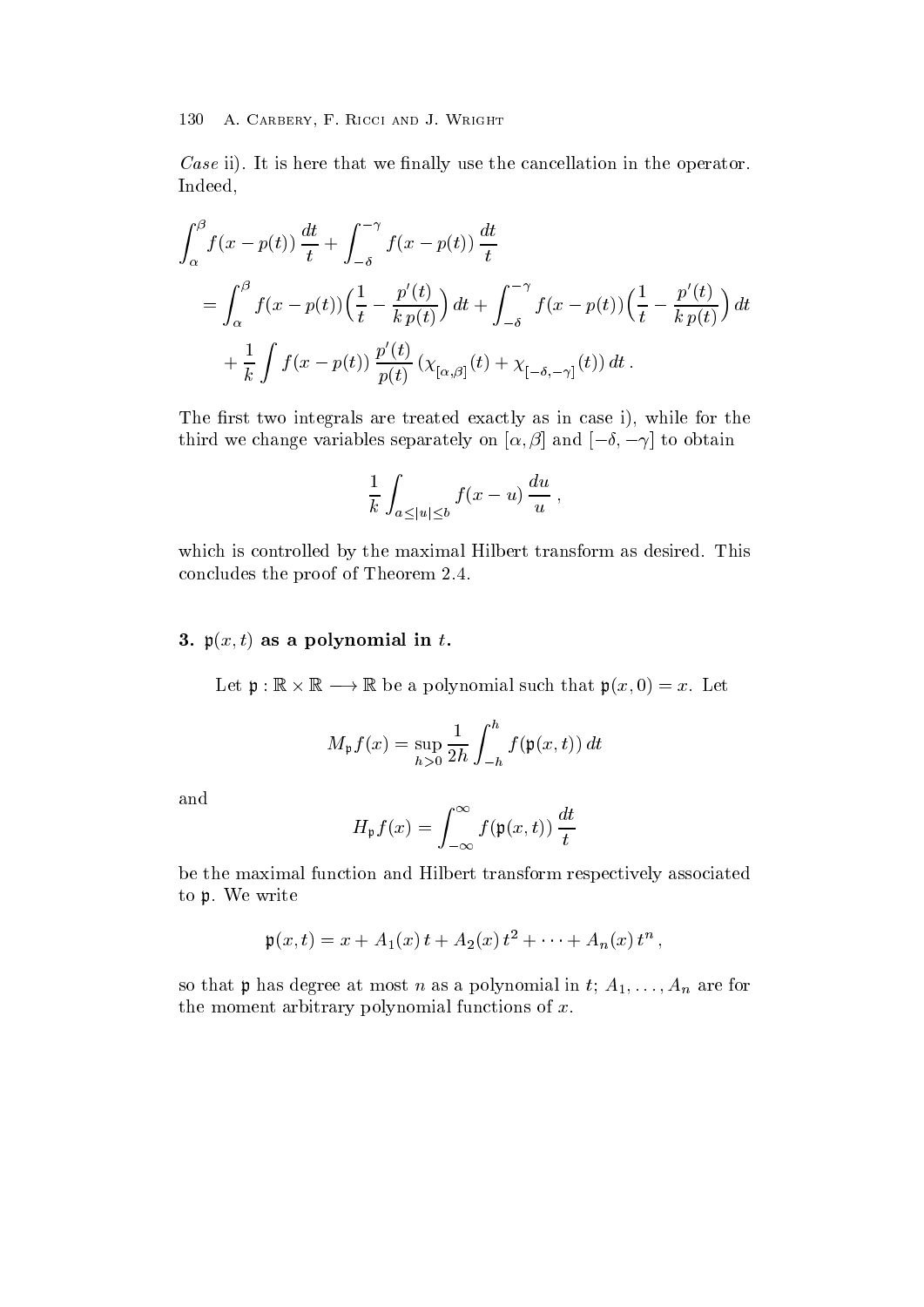In view of the negative parts of Theorems  $2.1$  and  $2.3$ , the only possible general positive result with no conditions placed on the coefficients) is:

**Incording ...** For  $\mathfrak{p}(x, v)$  and arbitrary polynomial of degree n in t such that  $\mathfrak{p}(x, 0) = x$ , the operators  $M_{\mathfrak{p}}$  and  $H_{\mathfrak{p}}$  are bounded on  $L^2(\mathbb{R})$  for  $q>n$  and are of restricted weak-type n-n.

This result is sharp in so far as for each n there exists a  $\mathfrak p$  of degree n in t as in the statement of the theorem with  $M_{\rm p}$  and  $H_{\rm p}$  unbounded on  $L$  (in). Indeed, letting  $\mathfrak{p}(x,t) = x(1-t)$  , the proof of the sharpness of Theorems 2.1 and 2.3 applies here also. When  $n = 2$  we give below in Corollary 3.7 a complete analysis of the  $L<sup>q</sup>$  boundedness problem for each p

### $\mathcal{N}$  coefficients vanishing  $\mathcal{N}$

When all but one of the  $A_i$ 's is identically zero and the remaining one is a complete arbitrary function of  $\mathbf{u}$ dominated by the standard Hilbert transform and maximal function respectively and so are of weak-type 1-1 and are  $L_4$  bounded,  $1 \leq q \leq \infty$ . (If j is even and  $A_i(x)$  is the nonzero coefficient, then  $H_p \equiv 0$ .)

The situation when all but two of the  $A_i$ 's are identically zero is already considerably more complicated; the first special case of this is

$$
\mathfrak{p}(x,t) = x + A_1(x) t + A_2(x) t^2
$$

corresponding to polynomials of degree  $2$  in  $t$ .

In Theorem  $3.2$  we give an analysis of this quadratic case. We have carried out a similar but much lengthier analysis of the cubic case which we do not propose to present here; the interested reader is invited to contact one of the authors for details. (We estimate that merely a statement of the result would fill several printed pages and so we have chosen not to unecessarily burden the reader at this moment

We set up some notation. Let  $p$  and  $q$  be arbitrary C- functions  $\mathbb{R}$  and  $\mathbb{R}$  with  $\mathbb{R}$  and  $\mathbb{R}$  and  $\mathbb{R}$  and  $\mathbb{R}$  and  $\mathbb{R}$  and  $\mathbb{R}$  and  $\mathbb{R}$  and  $\mathbb{R}$  and  $\mathbb{R}$  and  $\mathbb{R}$  and  $\mathbb{R}$  and  $\mathbb{R}$  and  $\mathbb{R}$  and  $\mathbb{R}$  and  $\mathbb{R}$  and

$$
\mathfrak{p}(x,t) = x + t p(x) + t^2 q(x).
$$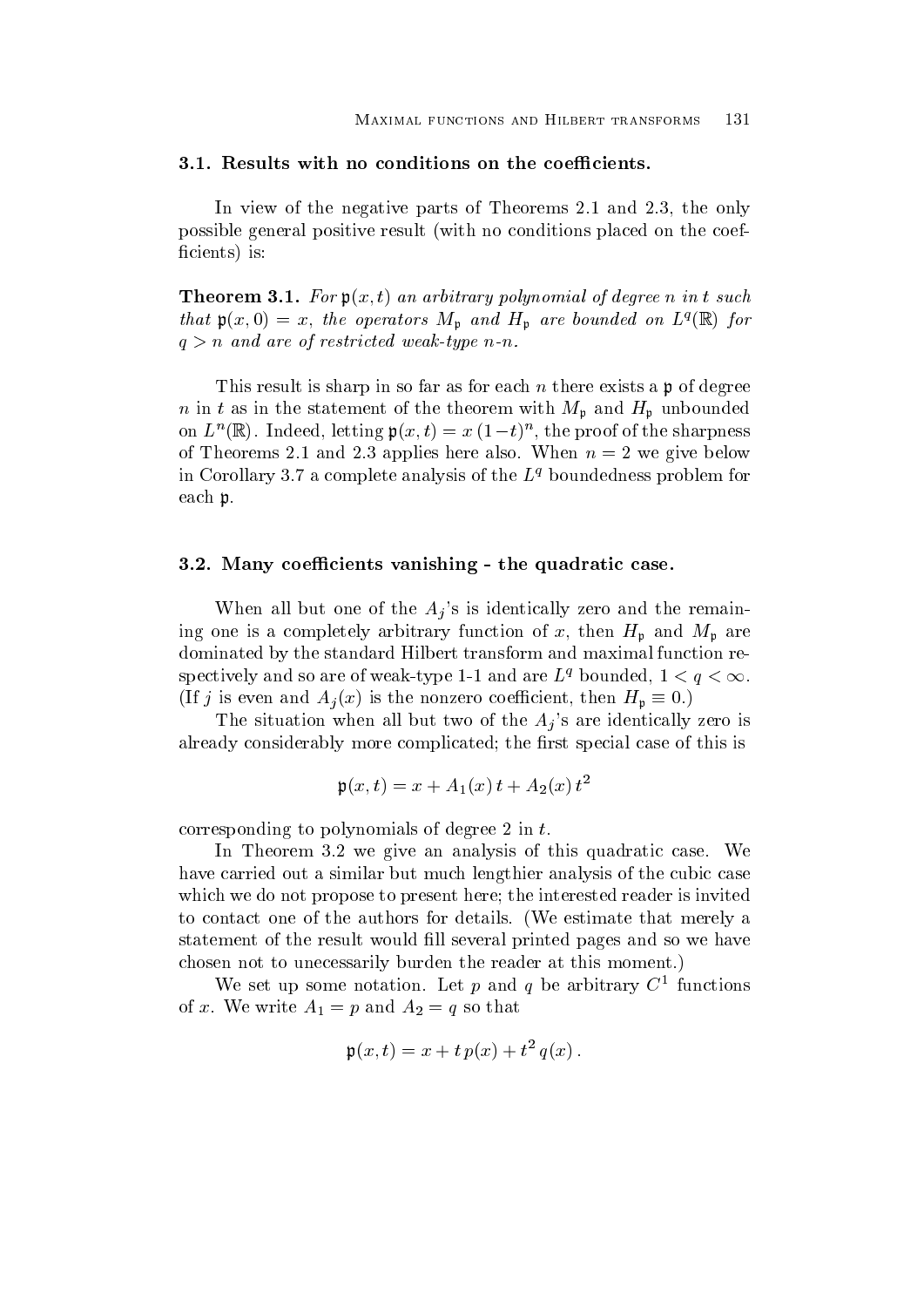we let  $\Delta(x) = p(x) - 4xq(x)$  be the discriminant of  $p(x, \cdot)$  as a quadratic in t, and when  $q(x) \neq 0$  we let  $\psi(x) = \Delta(x)/4 q(x)$ . We shall require  $\psi$  to have some smoothness. It turns out that the critical points of  $\psi$  play a decisive role. We say that  $\psi$  has a monotonic critical point at  $\pm \infty$  if  $\lim_{x\to\pm\infty} \psi'(x) = 0$  and  $\psi'$  is single signed as  $x \to \pm\infty$ . We say that  $\psi$  has a *critical point of finite order*  $k \geq 2$  at  $x_0 \in \mathbb{R}$  if

$$
\psi(x) = \psi(x_0) + \delta (x - x_0)^k + O(|x - x_0|^{k+1})
$$

with  $\delta \neq 0$ .

Theorem With the notation as above let px- t x t px  $t^2 q(x)$  with  $p, q \in C^1$  such that  $Z_q = \{q(x) = 0\}$  is finite.

i) If  $|\psi'|$  is bounded below on  $\mathbb{R}\backslash Z_q$  then  $M_p$  and  $H_p$  are of weaktype 1-1 and are bounded on  $L'$ ,  $1 < r < \infty$ .

ii) If  $|\psi'|$  is bounded below at  $\pm \infty$  and near  $Z_q$ , if  $\psi$  has finitely  $m$  is a critical points of nite of act at each of which  $v$  is  $r$  is nonzero. then  $M_{\mathbf{p}}$  and  $H_{\mathbf{p}}$  are bounded on  $L^r$  if and only if  $r \geq 2(k-1)/k$ , where k is the maximum of the orders of the critical points- When k this  $m$ ust be modified to read as  $m_p$  and  $m_p$  are of weak-type 1-1 and bounded on  $L$ ,  $1 \leq r \leq \infty$ .

- iii) If either
- a)  $\psi$  has a monotonic critical point at  $\pm \infty$ , or
- b)  $\psi$  has a critical point of finite order at  $x_0$  such that

$$
\psi(x_0)+x_0=0\,,
$$

then  $M_{\mathfrak{p}}$  and  $\mathbf{\Pi}_{\mathfrak{p}}$  are unbounded on  $L^2$ , and bounded on  $L^2$  for  $r > 2$ .

Before proving this theorem we first give some lemmas.

# Lemma 3.3.

$$
\sup_{\substack{p,q\in\mathbb{R}\setminus\{0\} \\ h>0}} \frac{1}{h} \int_{[h,2h]\cap\{|t+p/(2q)|\geq |p|/(4|q|)\}} |f(x+pt+q\,t^2)|\,dt \leq CMf(x)\,,
$$

where  $\mathbf{m}$  is the ordinary HardyLittlewood maximal function of fr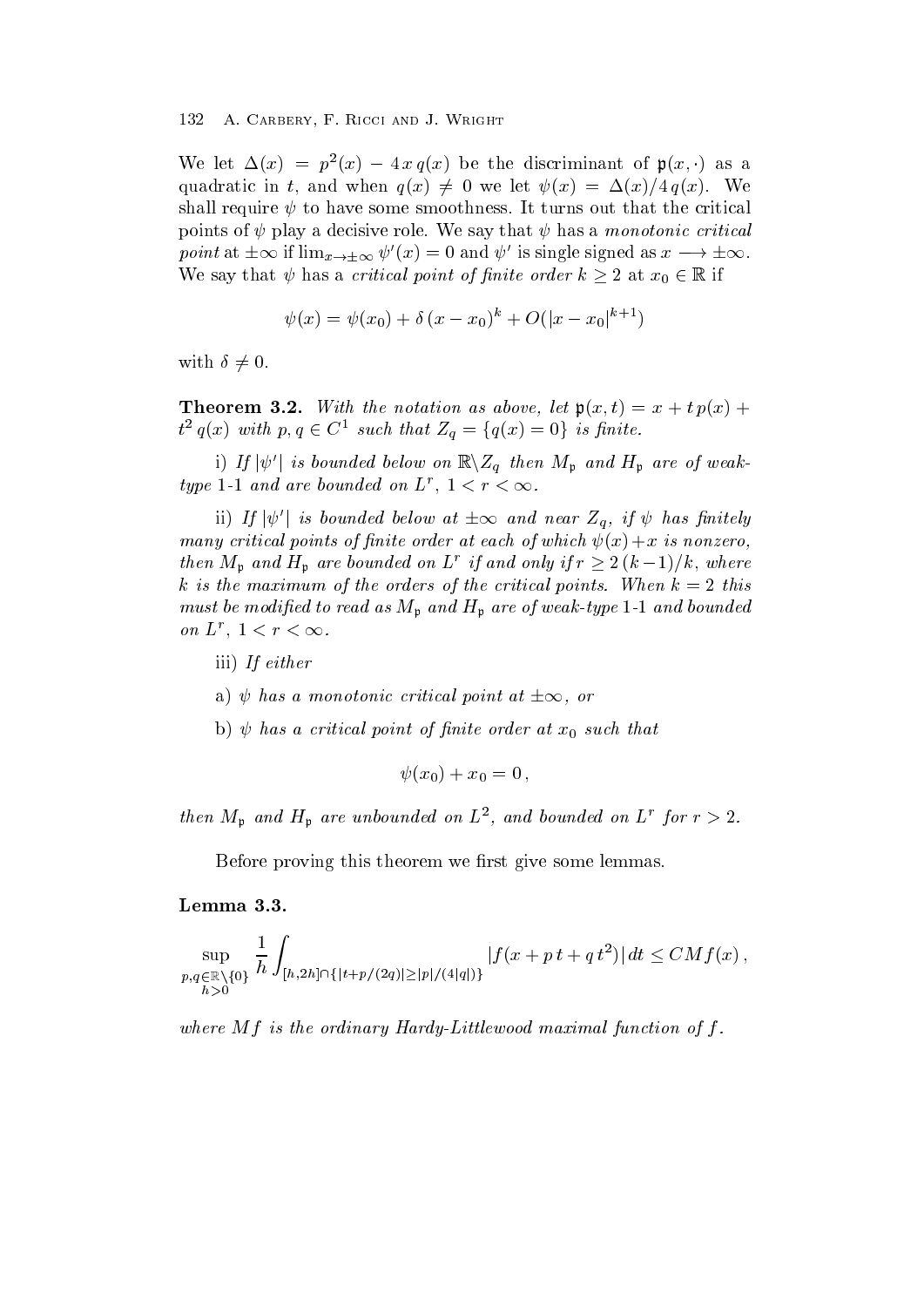Proof- By scaling it is enough to take h Assume without loss of generality that  $q > 0$ . We split the integral into two pieces, the first over  $|p|/(4q) \leq |t+p/(2q)| \leq 10~|p|/q,$  and the second over  $|t+p/(2q)| \geq 1$ 10  $|p|/q$ . Let  $u = u(t) = p t + q t^2$ ; then

$$
|u'(t)| = |p + 2 q t| = 2 q |t + \frac{p}{2q}| \approx |p|
$$

in the first case and

$$
|u'(t)| = |p + 2 q t| = 2 q |t + \frac{p}{2q}| \approx q |t| \approx q^{1/2} u^{1/2}
$$

in the second case. Thus,

$$
\int_{[1,2]\cap\{|p|/(4q)\leq |t+p/(2q)|\leq 10|p|/q\}} |f(x+pt+qt^2)| dt
$$
\n
$$
\leq \int_{\{|u|\leq C|p^2|/q\}\cap u[1,2]} |f(x+u)| \frac{du}{|p|}
$$
\n
$$
= \left|\frac{p}{q}\right| \left|\frac{q}{p^2}\right| \int_{\{|u|\leq C|p^2|/q\}\cap u[1,2]} |f(x+u)| du
$$
\n
$$
\leq CMf(x),
$$

since if  $1 \leq t \leq 2$ , we get a nonzero contribution only when  $|p|/|q| \approx C$ . For the second piece

$$
\int_{[1,2]\cap\{|t+p/(2q)|\geq 10|p|/q\}} |f(x+pt+qt^2)| dt
$$
  
\n
$$
\leq C \int_{u\sim q} |f(x+u)| \frac{du}{q^{1/2}u^{1/2}}
$$
  
\n
$$
\leq CM f(x)
$$

since if  $1 \leq t \leq 2$  and  $|t + p/(2q)| \geq 10|p|/q$ then  $|u(t)| \approx q t^2 \approx q$ .

# Corollary 3.4.

$$
\sup_{\substack{p,q\in\mathbb{R}\setminus\{0\} \\ h>0}} \frac{1}{h} \int_{[-h,h]\cap\{|t+p/(2q)|\geq |p|/4|q|\}} |f(x+pt+q\,t^2)|\,dt \leq CMf(x)\,.
$$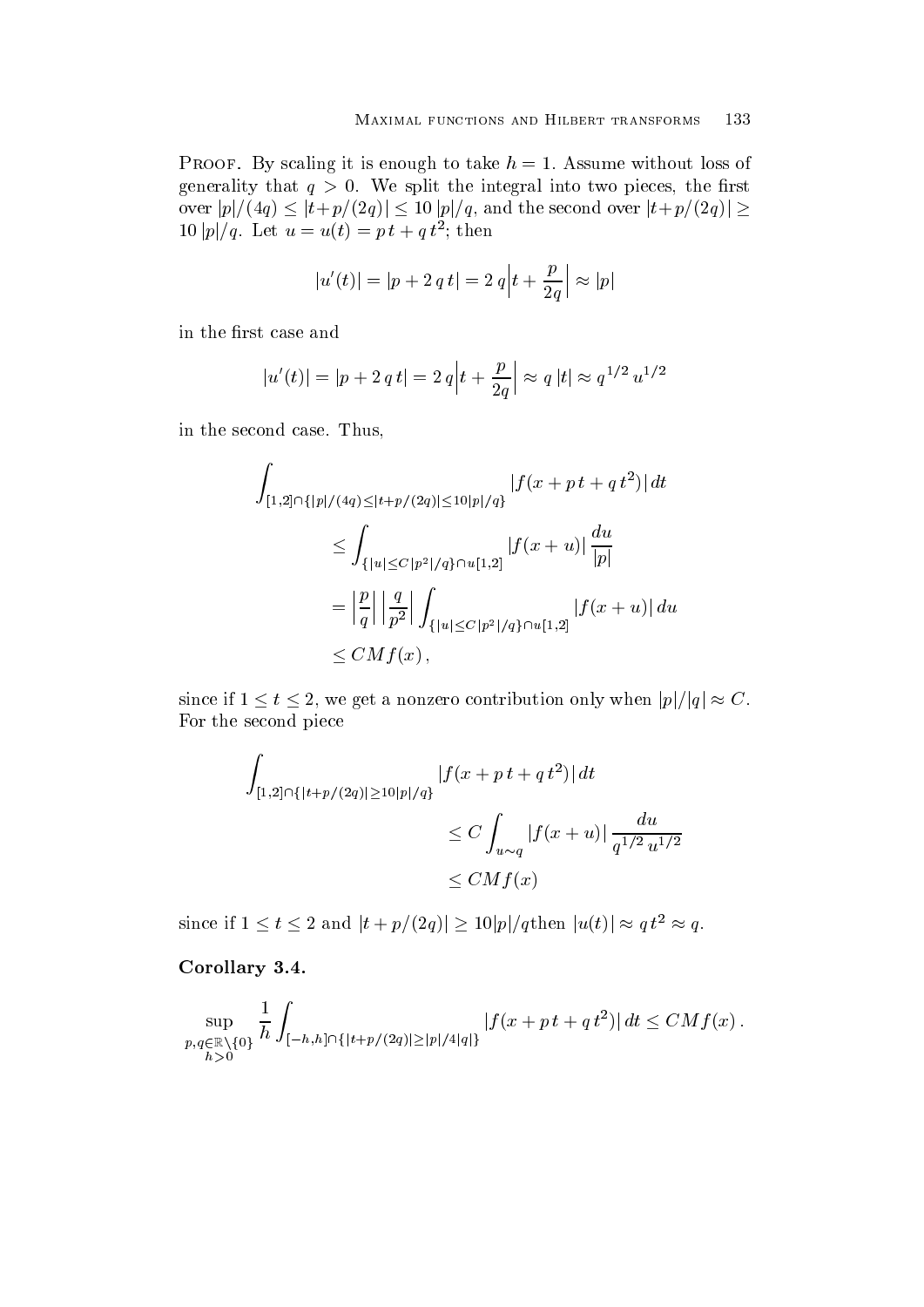**PROOF.** Break up  $[-h, h]$  into dyadic intervals  $\pm |2^{-\kappa}h, 2^{-\kappa+1}h|$  and use Lemma 3.3 on each to obtain a convergent geometric series.

Thus for the maximal function problem, all we need consider is

(3) 
$$
\tilde{M}_{\mathfrak{p}}f(x) = \sup_{h>0} \frac{1}{h} \int_{\mathcal{H}} |f(x+p(x) t + q(x) t^2)| dt,
$$

where

$$
\mathcal{H} = [-h,h] \cap \left\{\left|t+\frac{p(x)}{2\,q(x)}\right| \leq \frac{|p(x)|}{4\,|q(x)|}\right\}.
$$

Now when  $p(x)$  or  $q(x)$  (or both) are zero,  $M_{p} f(x) \leq CMf(x)$  and  $|H_{\mathfrak{p}} f(x)| \leq C |H f(x)|$ , so that we may assume here and in what follows that we need consider only x with  $p(x)$ ,  $q(x) \neq 0$ . By virtue of Theorem  $2.4$ , we have

$$
|H_{\mathfrak{p}}f(x)| \leq A_2M_{\mathfrak{p}}f(x) + B_2H^*f(x) \leq C\left(\tilde{M}_{\mathfrak{p}}f(x) + Mf(x) + H^*f(x)\right)
$$

and so to control the Hilbert transform we again only need consider  $m_{\mathfrak{b}}$  /  $\omega$ ). Furthermore it is easily seen (using arguments from Demina 3.3 and Theorem 2.4) that

$$
|H_{\mathfrak{p}}f(x) - \tilde{H}_{\mathfrak{p}}f(x)| \le C\left(Mf(x) + H^*f(x)\right),
$$

where

(4) 
$$
\tilde{H}_{\mathfrak{p}}f(x) = \int_{|t+p(x)/(2q(x))| \leq |p(x)|/(4|q(x)|)} f(x+p(x) t + q(x) t^2) \frac{dt}{t}
$$
.

 $\mathbf{A}$  the integral integral integral integral in  $\mathbf{A}$ is no further cancellation in the operator  $n_{\rm p}$  and indeed  $n_{\rm p}$  is essentially a contribution to  $M_{\mathfrak{p}}$  where h takes the value  $2|p(x)|/|q(x)|$ . On the other hand this value of  $h$  is the only interesting one contributing to  $m_p$ , and so the operators  $m_p$  and  $m_p$  are both essentially equivalent to

$$
(5)
$$
  
\n
$$
= \left| \frac{q(x)}{p(x)} \right| \int_{|t+p(x)/(2q(x))| \le |p(x)|/4|q(x)|} f(x+p(x) t + q(x) t^2) dt,
$$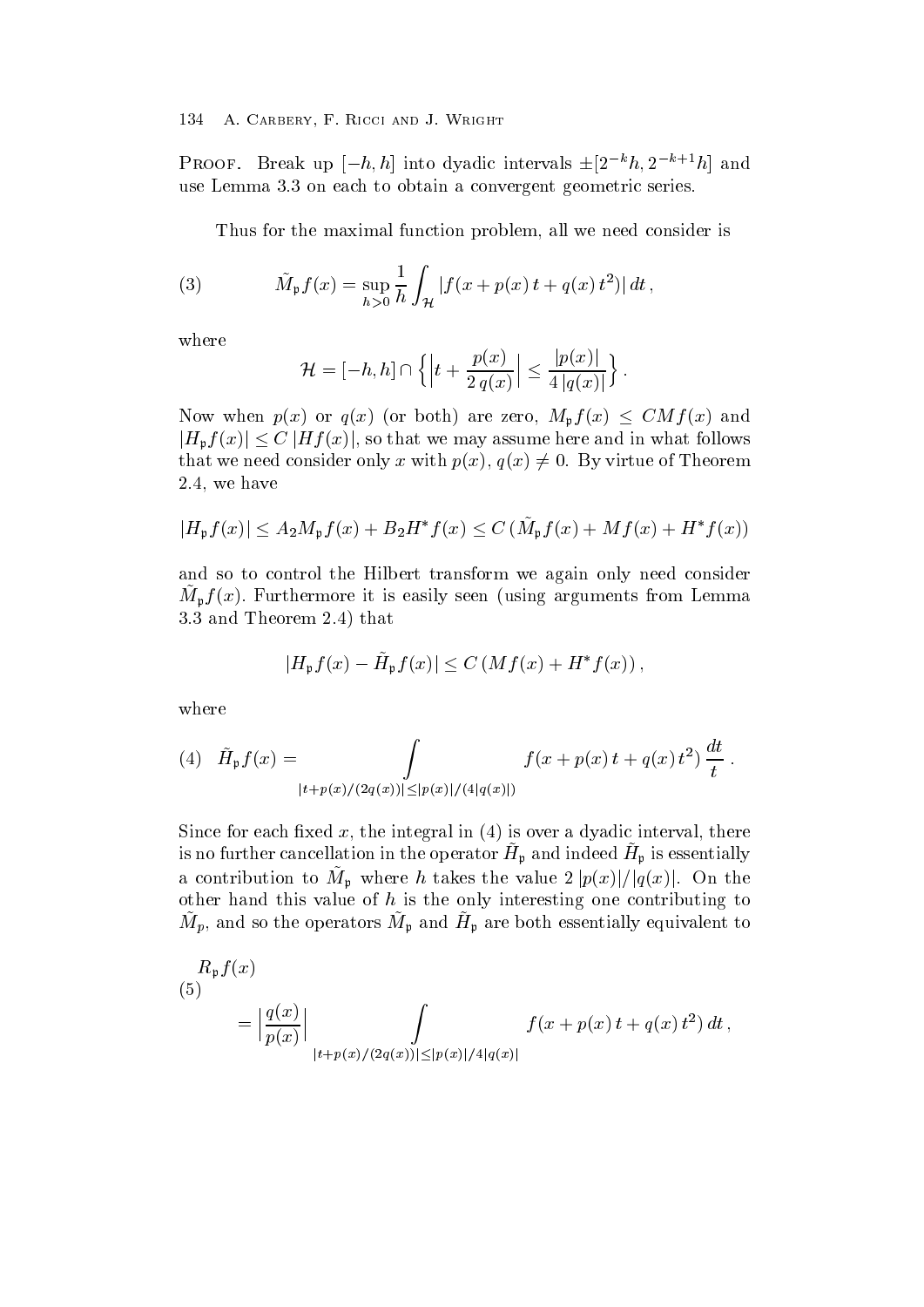which therefore governs the behaviour of both  $M_{\rm p}$  and  $H_{\rm p}$ .

At this point it is appropriate to comment upon the simple averaging operator

(6) 
$$
S_{\mathfrak{p}}f(x) = \int_{1}^{2} f(x + p(x) t + q(x) t^{2}) dt.
$$

Clearly Sp is dominated by Mp- and if Hp has certain boundedness property so does Sp see for example CG On the other hand making the change of variables the change of variables the change of  $\mathcal{L}$ 

(7) 
$$
R_{\mathfrak{p}}f(x) = \int_{|u+1/2| \leq 1/4} f(x + \tilde{p}(x) u + \tilde{q}(x) u^2) du,
$$

where  $p(x) = p(x)/q(x)$  and  $q(x) = p(x)/q(x)$  also. Thus  $R<sub>a</sub>$  arises essentially as  $S_{\tilde{\mathfrak{p}}}$  where

$$
\widetilde{\mathfrak{p}}(x,t)=x+\frac{p^2(x)}{q(x)}\,t+\frac{p^2(x)}{q(x)}\,t^2\,.
$$

Thus positive results for  $S_{\tilde{\mathfrak{n}}}$  imply corresponding ones for  $S_{\mathfrak{p}}$  although there is no formal invariance property from which this follows. Notice that if we define  $\Delta = p - 4x q(x)$  and  $\psi = \Delta/4q$ , then  $\psi = \psi$  and  $p$   $q$   $q$   $\equiv$   $p$   $q$   $q$ ; that is, the quantities arising in the statement of Theorem 3.2 remain invariant, which is natural since the basic problems for  $M_{\mathfrak{p}}$  and  $H_{\mathfrak{p}}$  are invariant under

$$
(p,q)\longmapsto (p(x)h(x),q(x)h(x)^2)=(\widetilde{\widetilde{p}},\widetilde{\widetilde{q}})
$$

for any  $h(x) \neq 0$ . Indeed, the basic problem for  $M_{\mathfrak{p}}$  is equivalent to  $\frac{p}{p}$  with arbitrary hy linearising  $\frac{p}{q}$  $h(x)$ .

I errorming the further changes of variables  $u = v = 1/2$  and then  $v = \{s/\tilde{p}(x)\}^{1/2}$  (assuming that  $\tilde{p}(x) > 0$  without loss of generality) yields in

(8) 
$$
T_{\tilde{\mathfrak{p}}} f(x) = \frac{1}{\tilde{p}(x)^{1/2}} \int_{0 \le s \le \tilde{p}(x)} f(s - \tilde{\psi}(x)) \frac{ds}{s^{1/2}}
$$

as the operator determining the behaviour of  $M_{\mathfrak{p}}$  and  $H_{\mathfrak{p}}$ .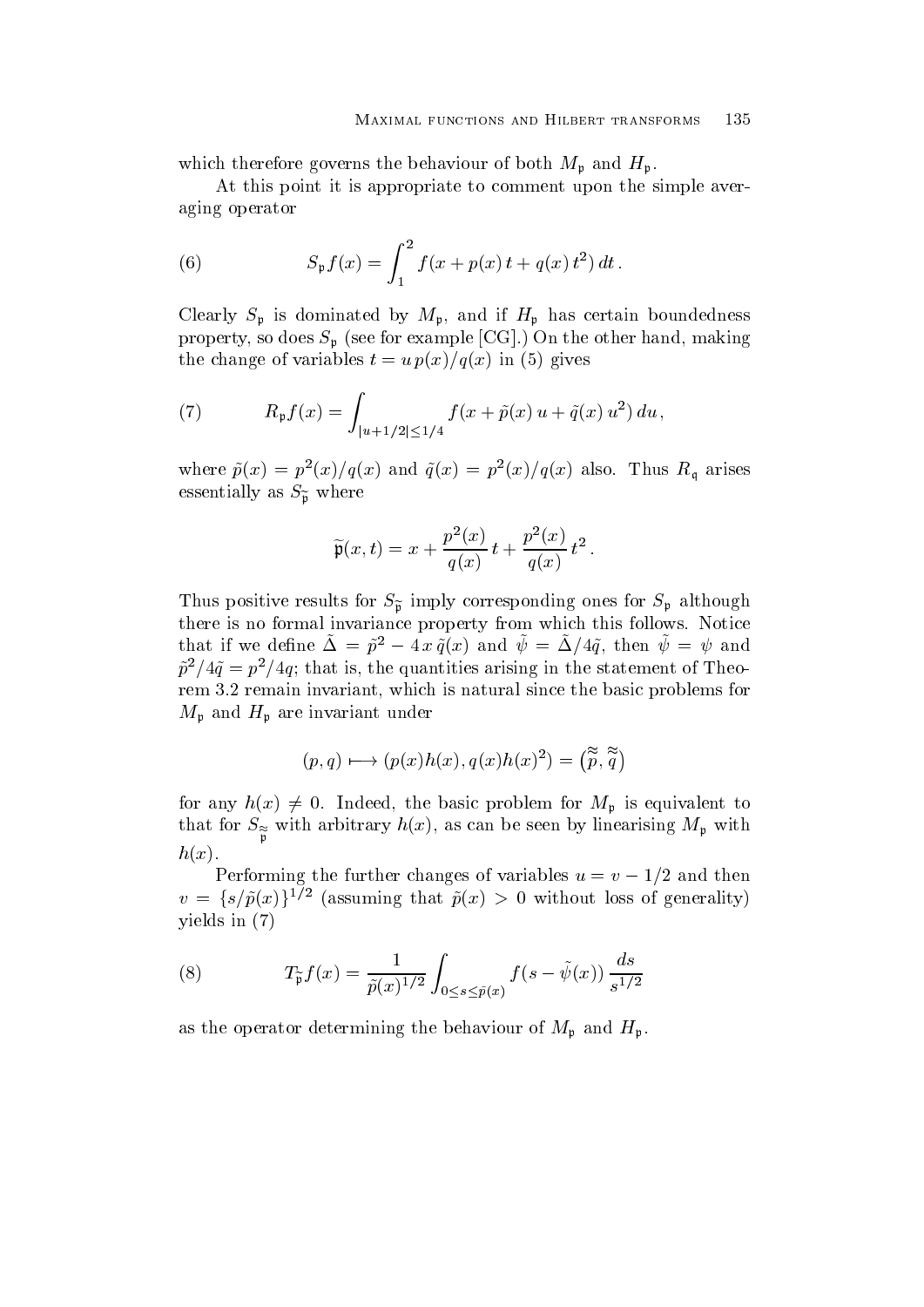**Lemma 3.5.** For  $0 \le x \le 1$ ,  $\alpha \ge 2$  and  $\beta \ge 0$  define

$$
T_{\alpha,\beta}f(x) = \frac{1}{x^{\beta/2}} \int_0^{x^{\beta}} f(s - x^{\alpha}) \frac{ds}{s^{1/2}}.
$$

Then for  $p < \infty$ ,  $I_{\alpha,\beta}$  is bounded from  $L^p(\mathbb{R})$  to  $L^p(0,1)$ .

i) If  $\beta = 0$  for  $p \geq 2(\alpha - 1)/\alpha$ , except when  $\alpha = 2$ , in which case for p moreover T is of weaktype

- ii) if  $0 < \beta < 1$  for  $p \geq 2(\alpha 1)/(\alpha \beta)$ ,
- iii) if  $\beta = 1$  for  $p > 2$ .

In an other cases, or if  $\rho > 1$ ,  $\Gamma_{\alpha,\beta}$  is unbounded.

 $\Gamma$  ROOF. Let  $\psi(x) = x$ . Then

$$
\int_0^1 |T_{\alpha,\beta}f(x)|^p dx \le \int_0^1 \frac{1}{x^{p\beta/2}} |I_{1/2}f(\psi(x))|^p dx
$$
  
= 
$$
\int_0^1 \frac{1}{\psi^{-1}(u)^{p\beta/2}} |I_{1/2}f(u)|^p \frac{du}{\psi'(\psi^{-1}(u))},
$$

where  $I_{1/2}$  is the standard fractional integral of order 1/2. Now  $\psi'(x) =$  $\alpha x^{\alpha-1}$  and  $\psi^{-1}(u) = u^{1/\alpha}$ . So

$$
\psi^{-1}(u)^{-p\beta/2}\psi'(\psi^{-1}(u))^{-1} = \alpha^{-1}u^{-p\beta/(2\alpha)}u^{-1+1/\alpha}
$$

which belongs to the space  $L^{r,\infty}(0,1)$ ,  $1 \leq r \leq \infty$ , precisely when  $1 \leq r \leq 2\alpha/(2\alpha+p\beta-2)$ . Thus

$$
\int_0^1 |T_{\alpha,\beta}f(x)|^p dx \leq C \| |I_{1/2}f|^p \|_{L^{r',1}} = C \|I_{1/2}f\|_{L^{r'p,p}}^p,
$$

provided  $1 \leq t = 2\alpha/(2\alpha + p)p = 2$ . Now, by the Marchingtonicz interpolation theorem (see  $\vert \text{StW} \vert$ ),  $I_{1/2}: L^{p,p} \longrightarrow L^{q,p}$  for  $1/q = 1/p - 1$  $1/2$ ,  $1/2 < 1/p < 1$ , and so  $T_{\alpha,\beta}$  is bounded on  $L^p$  if  $1/(r'p) = 1/p-1/2$ , *i.e.*  $1/(pt) = 1/2$ , *i.e.*  $p = 2(0 - 1)/(0 - p)$  if this number lies in  $(1,2)$ , which when  $\beta = 0$  is when  $\alpha > 2$ , when  $\beta \in (0,1)$  is for all  $\alpha \geq 2$  and for  $\beta = 1$  does not occur. We have thus proved the positive assertions of the lemma with the exception of the case  $\alpha = 2$ ,  $\beta = 0$  and  $\alpha$  arbitrary,  $\beta = 1$ . The results for  $p > 1$  and  $p > 2$  respectively follow from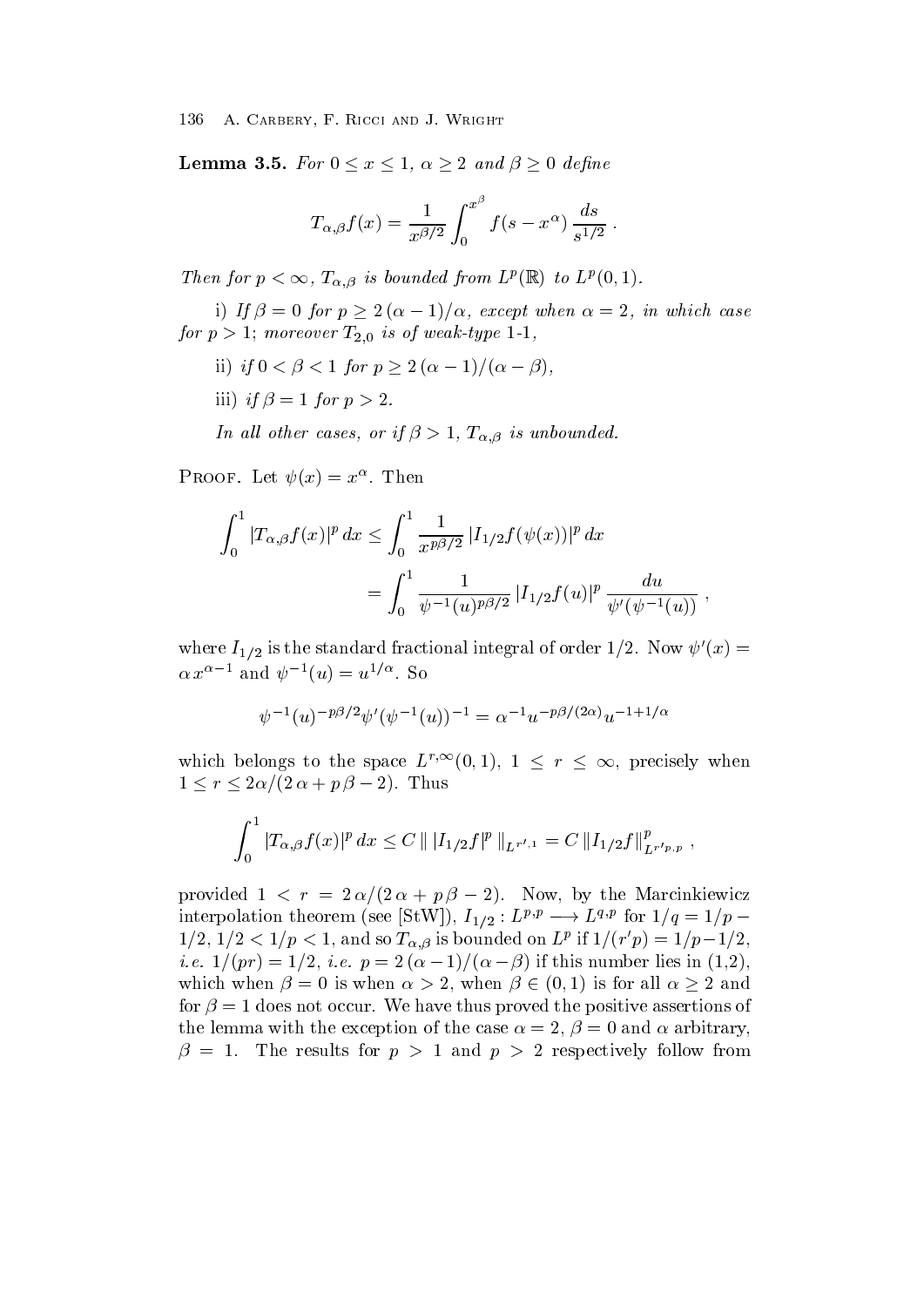(nonsharp)  $L^p \longrightarrow L^q$  mapping properties of  $I_{1/2}$ , while the weak-type  $\omega$ ,  $\omega$ 

$$
|\{x : |T_{2,0}f(x)| > \lambda\}| = \int \chi_{\{x : |T_{2,0}f(x)| > \lambda\}} dx
$$
  
= 
$$
\int \chi_{\{u : |I_{1/2}f(u)| > \lambda\}} \frac{du}{\psi'(\psi^{-1}(u))}
$$
  

$$
\leq \left\|\frac{1}{u^{1/2}}\right\|_{L^{2,\infty}} \left\|\chi_{\{u : |I_{1/2}f(u)| > \lambda\}}\right\|_{L^{2,1}}
$$
  
= 
$$
C \left|\{u : |I_{1/2}f(u)| > \lambda\}\right|^{1/2}
$$
  

$$
\leq \frac{C \left\|f\right\|_1}{\lambda},
$$

as  $I_{1/2}: L^1 \longrightarrow L^{2,\infty}.$ 

 $T_{2,0}$  is clearly not bounded on  $L$  - (test on  $f = o_0$ ). For the other necessary conditions, inst let  $f = \chi_{(-\delta,0)}$ . Then, for  $x > 0$ ,

$$
T_{\alpha,\beta}f(x) = \frac{1}{x^{\beta/2}} \int_0^{x^{\alpha \vee \beta}} \frac{ds}{s^{1/2}} = \begin{cases} C, & \beta \ge \alpha, \\ C x^{(\alpha-\beta)/2}, & \beta \le \alpha, \end{cases}
$$

and so  $T_{\alpha,\beta}f$  has  $L^p$  norm bounded below by

$$
\begin{cases} \delta^{1/(\alpha p)}, & \beta \ge \alpha ,\\ \delta^{(\alpha - \beta)/(2\alpha) + 1/(\alpha p)}, & \beta \le \alpha . \end{cases}
$$

Hence, when  $\beta \geq \alpha$ ,  $\alpha$  is forced to be at most 1, (violating our assumption  $\alpha \geq 2$ ) and when  $\beta \leq \alpha$ , we must have

$$
\frac{\alpha-\beta}{2\,\alpha}+\frac{1}{\alpha\,p}\geq \frac{1}{p}\;,
$$

-

*i.e.*  $p \geq 2(\alpha - 1)/(\alpha - \beta)$ . Secondly, to see  $\beta \leq 1$  is necessary, assume  $\beta < \alpha$  (for when  $\beta \geq \alpha$  we have already seen there are no p for which  $T_{\alpha,\beta}$  is bounded on  $L^p$ ), and observe that, for  $f \geq 0$ ,

$$
T_{\alpha,\beta}f(x) \ge \frac{1}{x^{\beta/2}} \int_{x^{\alpha}}^{x^{\beta}} f(s-x^{\alpha}) \frac{ds}{s^{1/2}} = \frac{1}{x^{\beta/2}} \int_{0}^{x^{\beta}-x^{\alpha}} f(s) \frac{ds}{(s+x^{\alpha})^{1/2}}.
$$

Now set  $f = \chi_{(0,\delta)}$  and observe that for  $x^2 < \theta$ ,

$$
T_{\alpha,\beta}f(x) = \frac{1}{x^{\beta/2}} \int_0^{x^{\beta}-x^{\alpha}} \frac{ds}{(s+x^{\alpha})^{1/2}} = \frac{1}{x^{\beta/2}} \int_{x^{\alpha}}^{x^{\beta}} \frac{ds}{s^{1/2}} \approx C.
$$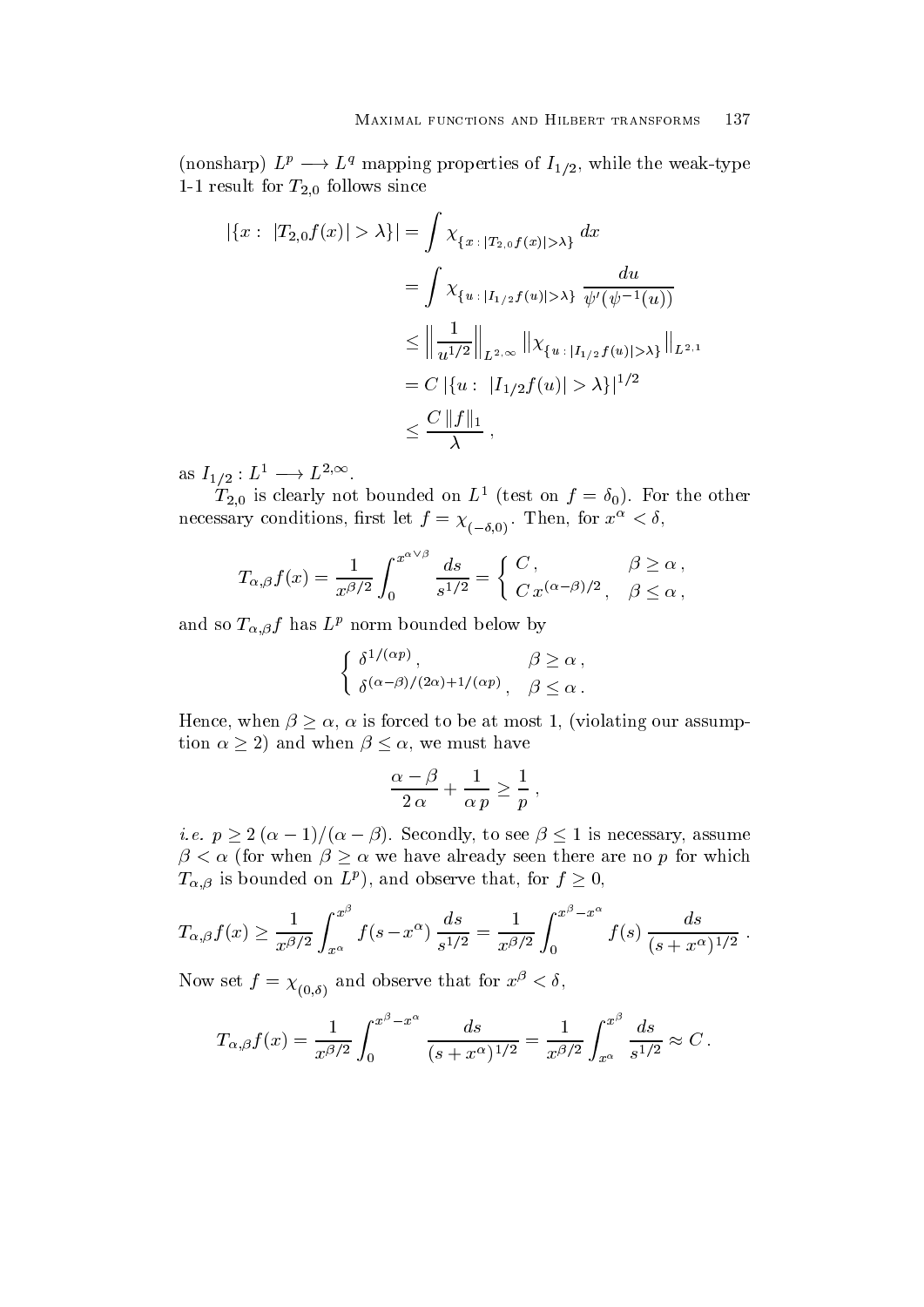Thus  $||T_{\alpha,\beta}f||_p \geq c \delta^{1/\beta p}$ , while  $||f||_p \sim \delta^{1/p}$ . Hence indeed  $\beta \leq 1$ . r many, to see that  $T_{\alpha,1}$  is not bounded on  $L$  , (nor indeed of weak- $\mathbb{R}^2$ type - letter - letter - letter - letter - letter - letter - letter - letter - letter - letter - letter - lett

$$
f(s) = \frac{\chi_{(0,1/2)}(s)}{s^{1/2} \log\left(\frac{1}{s}\right)} \in L^2.
$$

Then

$$
T_{\alpha,1}f(x) \ge \frac{1}{x^{1/2}} \int_0^{x-x^{\alpha}} \frac{1}{s^{1/2} \log\left(\frac{1}{s}\right)} \frac{ds}{(s+x^{\alpha})^{1/2}}
$$
  
=  $\frac{1}{x^{1/2}} \int_{x^{\alpha}}^x \frac{1}{(s-x^{\alpha})^{1/2} \log\left(\frac{1}{s-x^{\alpha}}\right)} \frac{ds}{s^{1/2}}$   
 $\ge \frac{1}{x^{1/2}} \int_{x^{\alpha}}^x \frac{ds}{s \log\left(\frac{1}{s}\right)}$   
 $\ge \frac{c}{x^{1/2}}$ 

which is not in  $L$ .

 $\mathbf{u}_1$  is also of restricted weak-from the proof restricted weak-from the proof restricted weak-from the proof restricted weak-from the proof restriction of  $\mathbf{u}_1$ of Theorem 3.2.

**Lemma 3.6.** Suppose  $\psi'(x) \rightarrow 0$  as  $x \rightarrow \infty$ , and that  $\psi'(x) \geq 0$  for such that is a set of the set of the set of the set of the set of the set of the set of the set of the set of

$$
T_{\psi} f(x) = \frac{1}{x^{1/2}} \int_0^x f(t - \psi(x)) \frac{dt}{t^{1/2}}.
$$

Then  $I_{\psi}$  is unbounded from L  $(\mathbb{R})$  to L  $((0,1))$ .

 $\mathcal P$  . The matrix large that  $\mathcal P$  is such that  $\mathcal P$  . Then the that  $\mathcal P$  is the such that  $\mathcal P$ 

$$
\frac{1}{x^{1/2}} \int_0^x f(t - \psi(x)) \frac{dt}{t^{1/2}} = \frac{1}{x^{1/2}} \int_{-\psi(x)}^{x - \psi(x)} f(s) \frac{ds}{(s + \psi(x))^{1/2}}
$$

$$
\geq \frac{1}{x^{1/2}} \int_0^{x - \psi(x)} f(s) \frac{ds}{(s + \psi(x))^{1/2}},
$$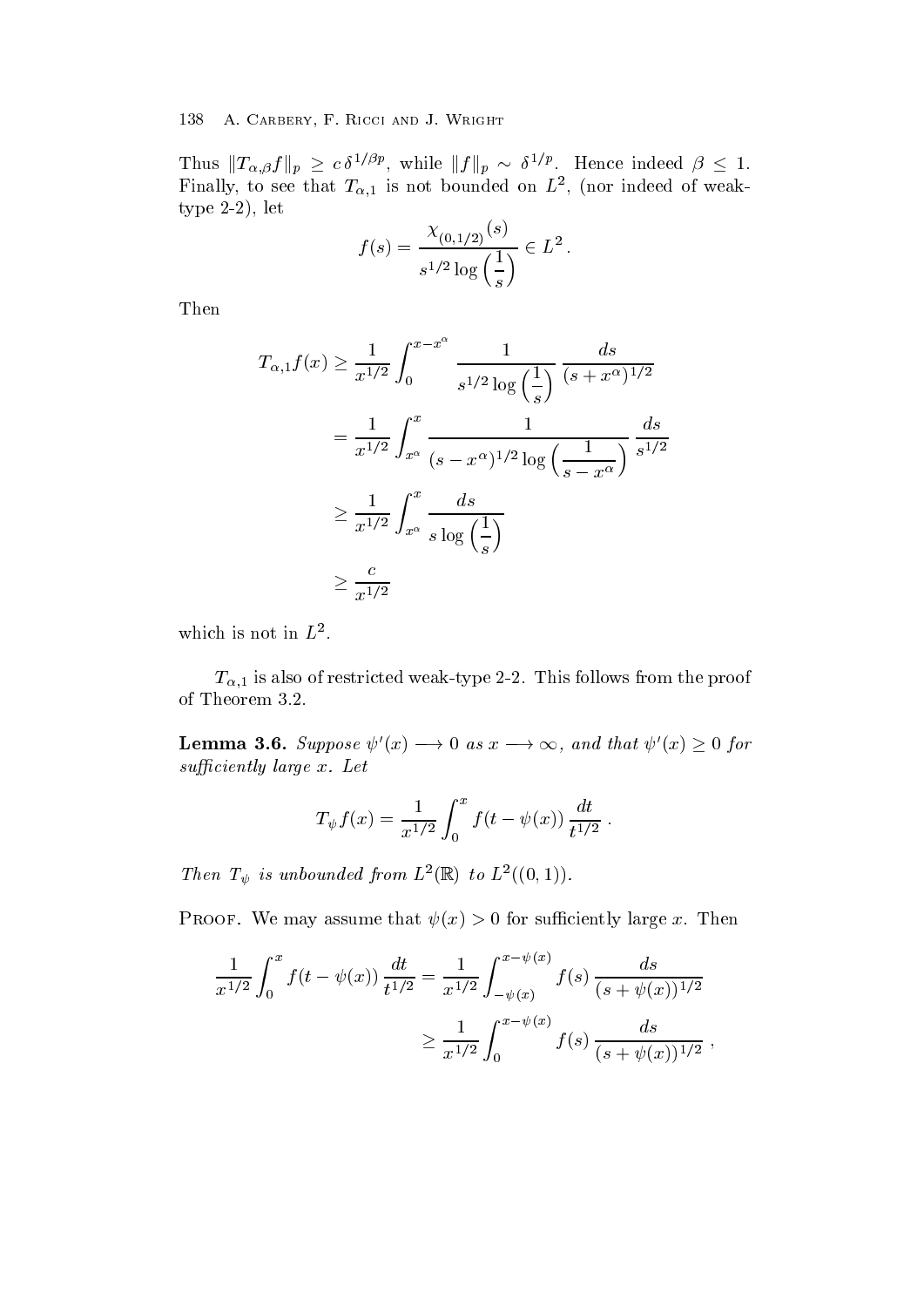for  $f \geq 0$ . Let  $f = \chi_{(0,A)}$  with A large. Then

$$
T_{\psi}f(x) \ge \frac{1}{x^{1/2}} \int_0^A \frac{ds}{(s+\psi(x))^{1/2}},
$$
 for  $x \gg A$ ,

since  $\psi' \longrightarrow 0$  implies

$$
\frac{\psi(x)}{x} = \frac{\psi(x_0)}{x} + \frac{x - x_0}{x} \frac{1}{x - x_0} \int_{x_0}^x \psi'(u) \, du
$$

goes to zero as  $x \longrightarrow \infty$ . Hence, for such x.

$$
T_{\psi}f(x) \ge \frac{1}{x^{1/2}} \int_{\psi(x)}^{A+\psi(x)} \frac{ds}{s^{1/2}} \sim \frac{A}{x^{1/2}(A+\psi(x))^{1/2}}.
$$

Therefore for a positive constants C-1 and C-20 and C-20 and C-20 and C-20 and C-20 and C-20 and C-20 and C-20

$$
\left(\int |T_{\psi}f(x)|^2 dx\right)^{1/2} \geq CA^{1/2} \Big(\int_{\{x\; : \; x\geq C_1A, \, \psi(x)\leq C_2A\}} \frac{dx}{x}\Big)^{1/2} \gg A^{1/2}\,,
$$

while  $||f||_2 \sim A^{1/2}$ .

Proof of Theorem -- By the discussion between Corollary and Lemma 3.5, it is sufficient to study the operators given by  $(8)$ , that is

$$
T_{\tilde{\mathfrak{p}}} f(x) = \frac{1}{\tilde{p}(x)^{1/2}} \int_{0 \le s \le \tilde{p}(x)} f(s - \tilde{\psi}(x)) \frac{ds}{s^{1/2}},
$$

where  $p = q = p / q$ ,  $\psi = \Delta/4q$ ,  $\Delta = p(x) - 4xq(x)$ , so that  $\psi(x) =$  $\psi(x) = \psi(x)/4 = x$ . Thus  $\psi(x) \pm x$  valifyles if and only if  $\rho(x)$  valifyles. Of course it is neighbourhoods of such points rather than the points themselves which concern us in obtaining  $L^r$  estimates.) We change notation; we replace  $\tilde{\psi}$  by  $\psi$ ,  $\tilde{p}$  by p and  $\tilde{\tilde{\mathfrak{p}}}$  by p.

i) Let us first assume  $\psi' \geq C > 0$  on R. Then, since we always have  $|T_{\mathfrak{p}} f(x)| \ \le \ CMf(\psi(x))$  where M is the ordinary Hardy-Littlewood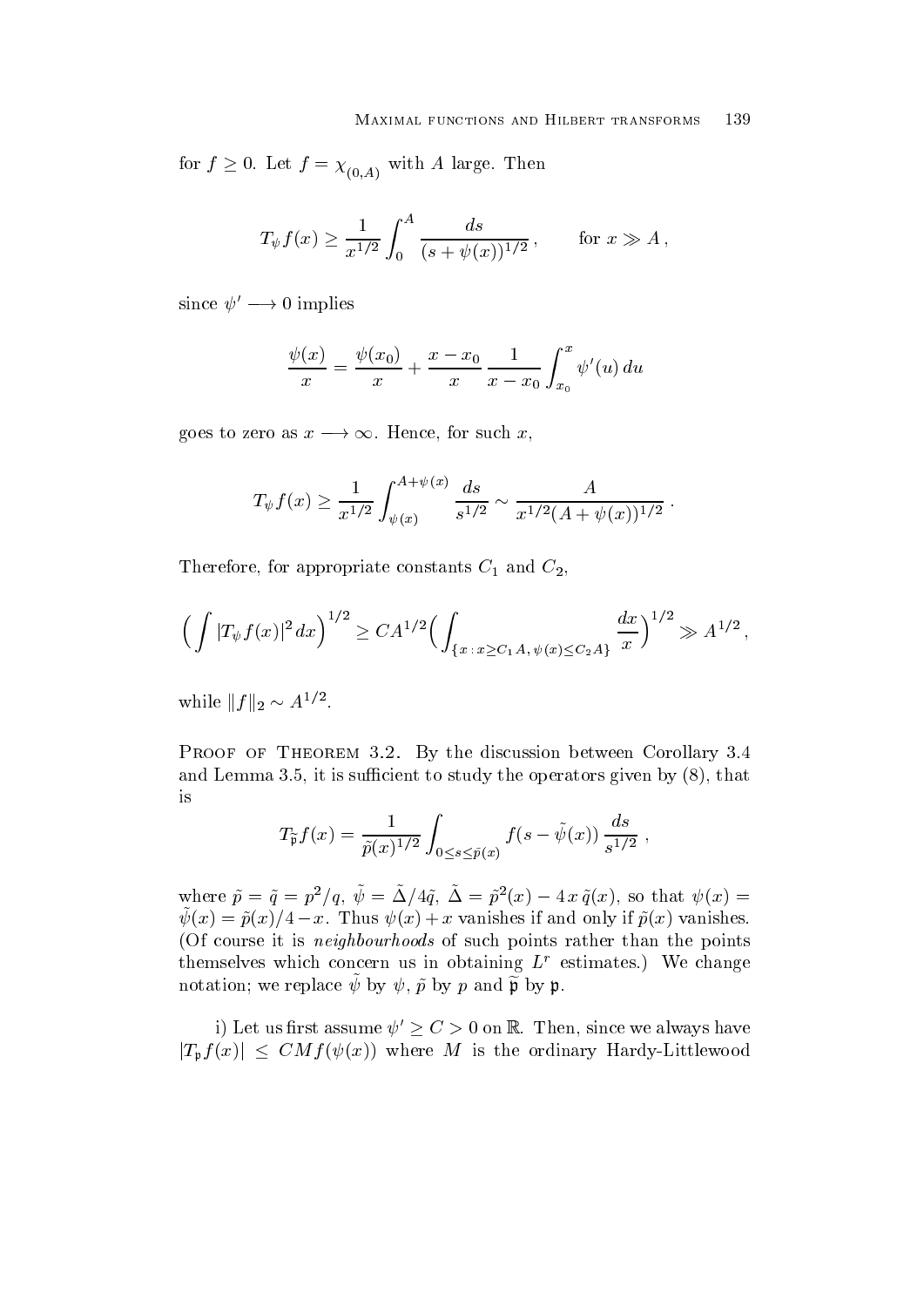maximal function, we can write

$$
|\{x : |T_{\mathfrak{p}}f(x)| > \lambda\}| \leq \left| \left\{ x : Mf(\psi(x)) > \frac{\lambda}{C} \right\} \right|
$$
  
=  $\int \chi_{\{x : Mf(\psi(x)) > \lambda/C\}} dx$   
=  $\int \chi_{\{u : Mf(u) > \lambda/C\}} \frac{du}{\psi'(\psi^{-1}(u))}$   
 $\leq c' \left| \left\{ u : Mf(u) > \frac{\lambda}{C} \right\} \right|$   
 $\leq c'' \frac{\|f\|_1}{\lambda}.$ 

Notice that the same argument controls the behaviour of  $T_p f(x)$  on any interval of x upon which  $|\psi'|$  is bounded below.

ii) By the proof of i) it is enough to consider the behaviour of  $T_p$ near a critical point, say 0, of maximal order k. Now  $p(0) \neq 0$  implies that by taking a small enough neighbourhood of zero, we can assume  $p(x) \sim \varepsilon > 0$ . After a translation of f we can assume, then, that

$$
T_{\mathfrak{p}}f(x) \approx \int_0^{\varepsilon} f(s - \delta x^k + O(x^{k+1})) \frac{ds}{s^{1/2}},
$$

which is essentially the situation of Lemma 3.5, case  $\beta = 0$ ,  $\alpha = k$ . (The proof of Lemma  $3.5$  can be easily modified to give the variant required here

iii) Suppose first that  $\psi$  has a monotonic critical point at  $\infty$ . Then  $\lim_{x\to\infty} p'(x) = 4$  and thus  $p(x) \sim x$  for large x. So in this case,

$$
T_{\mathfrak{p}}f(x) \sim \frac{1}{x^{1/2}} \int_0^x f(s - \psi(x)) \frac{ds}{s^{1/2}}
$$
,

which is unbounded on  $L^2$  by Lemma 3.6.

If  $\psi$  has a critical point of finite order at  $x_0$ , then  $0 = \psi'(x_0) =$  $p'(x_0)/4-1$  which implies that

$$
p(x) = p(x_0) + 4(x - x_0) + O(x - x_0)^2
$$

near  $x_0$ . Assuming that  $x_0 = 0$ , and making a translation of f, we have

$$
T_{\mathfrak{p}}f(x) \sim \frac{1}{x^{1/2}} \int_0^x f(s - \psi(x)) \frac{ds}{s^{1/2}}
$$
,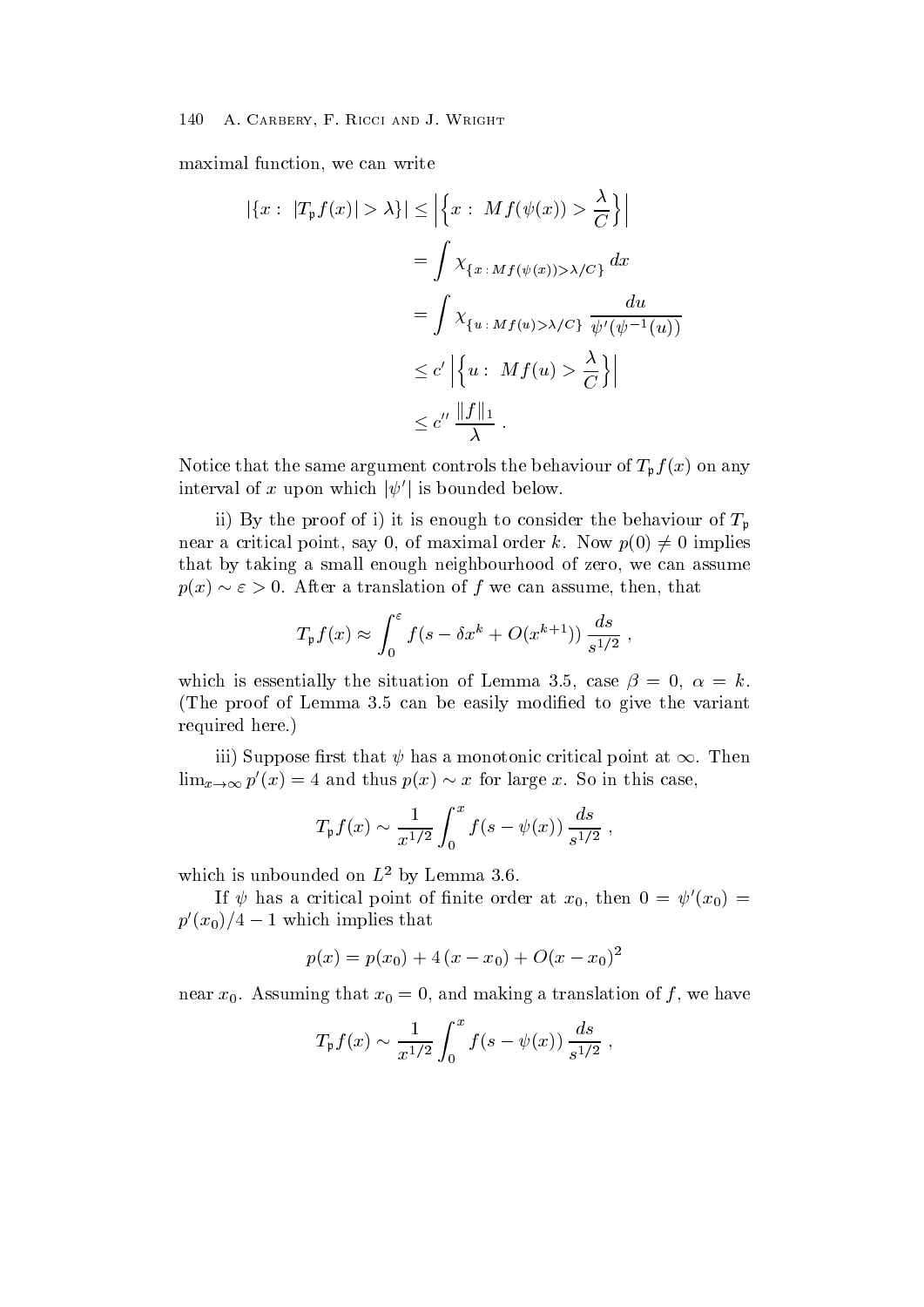which is the case  $\rho = 1$  of Lemma 5.5. Thus  $T_p$  is unbounded on L in this case too

 $\mathcal{L} = \mathcal{L} = \mathcal{L} = \mathcal{L}$  . The polynomials in and  $\mathcal{L} = \{ \mathcal{L} \mid \mathcal{L} = \mathcal{L} \}$  , where  $\mathcal{L} = \{ \mathcal{L} \mid \mathcal{L} = \mathcal{L} \}$  $t p(x) + t q(x), \Delta(x) \equiv p(x) - 4 x q(x)$  and  $\psi \equiv \Delta/(4q)$ .

i) If deg  $\Delta >$  deg q and  $\psi$  has no critical points then  $M_p$  and  $H_p$ are of weak-type 1-1 and bounded on  $L_1$ ,  $1 \leq r \leq \infty$ .

ii) If  $\deg \Delta > \deg q$ , p /(4q) aves not vanish at any of the critical points of  $\varphi$ , the largest of the orders of which is k, then  $m_p$  and  $m_p$  are bounded on L<sup>r</sup> if and only if  $r \geq 2(k-1)/k$ , except when  $k = 2$ , in which case they are of weak-type 1-1 and bounded on L  $r$  ,  $1 < r < \infty$ .

iii) If  $\deg \Delta > \deg q$  and p  $/(4q)$  vanishes at some critical point of  $\psi$ , if deg  $\Delta \leq$  deg q, or if  $\Delta \equiv 0$ , then  $M_{\mathfrak{p}}$  and  $H_{\mathfrak{p}}$  are unbounded on  $L^2$ .

PROOF. When  $\psi \neq 0$ ,  $\psi'$  vanishes at infinity if and only if  $\deg \Delta \leq$ deg q; when deg  $\Delta > \deg q$ ,  $\psi'$  is bounded below at infinity. Moreover  $\psi'$  is bounded below near  $Z_q$  anyway. The result now follows from Theorem 3.2.

When each of the A's is constant, then  $H_p$  and  $M_p$  are bounded on  $L^q(\mathbb{R}),$   $1 < q < \infty$ , and are of weak-type 1-1. Moreover when  $q > 1$  the bounds may be taken to be independent of the A's. This latter statement for  $H_p$  follows trivially from Theorem 2.3; for both  $H_{\mathfrak{p}}$  and  $M_{\mathfrak{p}}$  it is also a special case of [S2, Chapter XI, Section 2, Propositions and However since the method of S involves lifting to a higher dimensional setting  $\mathbb{R}^k$ ,  $k \geq 2$ , where the lifted operators are now associated to curves in  $\mathbb R$  , the weak-type 1-1 estimate does not follow. We now present in Theorem 3.9 the result that the weaktype - bounds of Hp and Mp may be taken to be independent of the coefficients, and depend only on the degree. The following lemma is closely related to Lemma 3.3. It is also useful in examining higher degree analogues of Theorem 3.2.

**Lemma 3.8.** Let  $p$  be a real polynomial of degree at most  $n$ , with p and leading the union of the union of the union of the gaps of p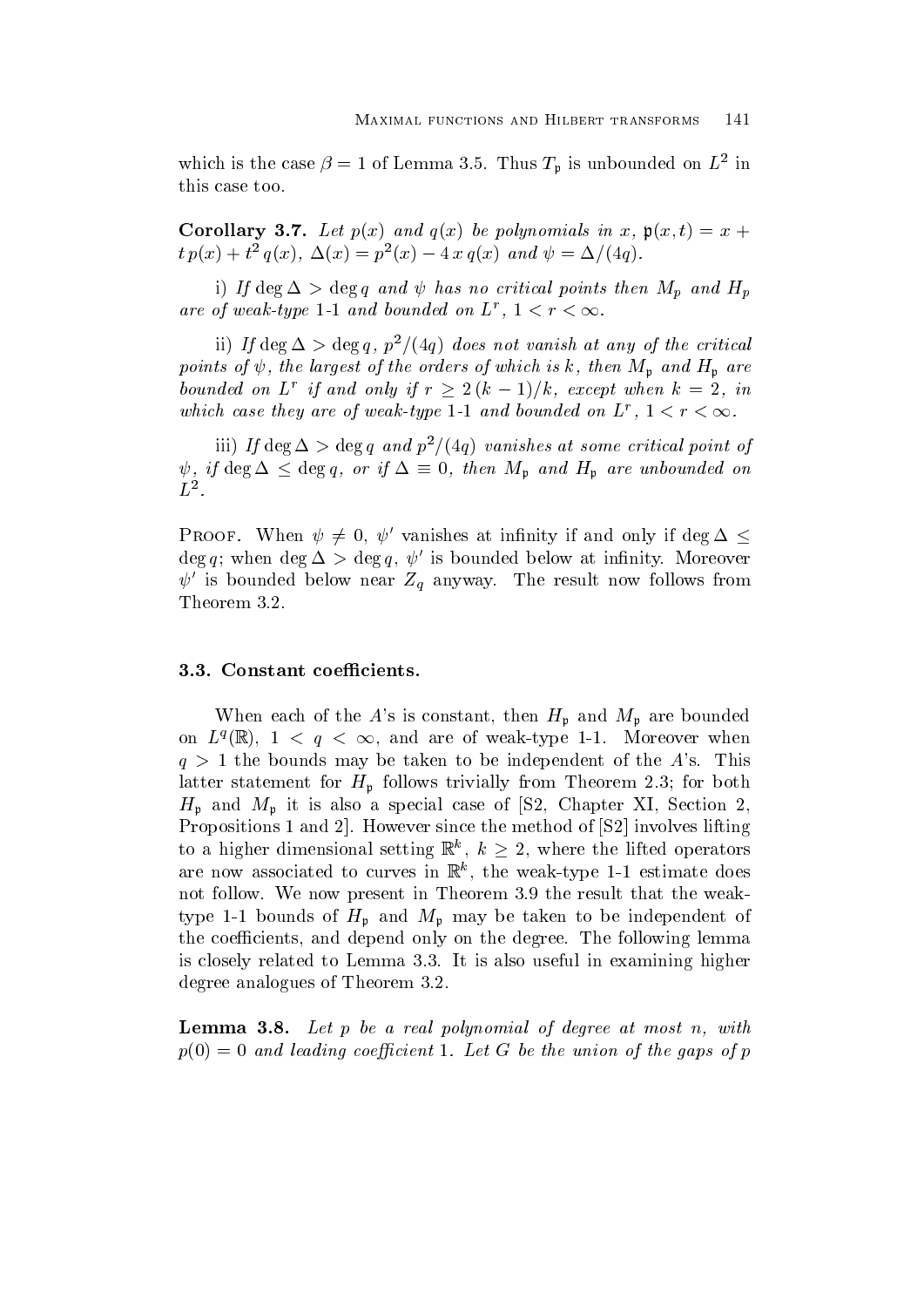as in Section . The Section 1996 and the Section 1997 and the Section 1997 and the Section 1997 and the Section 1997

$$
\sup_{h>0}\left|\frac{1}{h}\int_{[h,2h]\cap G}f(x-p(t))\,dt\right|\leq C_nMf(x)\,,
$$

where  $C_n$  aepenas only apon n and  $M$  f is the ordinary Hardy-Littlewood maximal function of function of function of function  $\mathcal{L}$ 

Protecting we may assume that it is a gap for the state  $\rho$  is a gap for p in and only if  $J/h$  is a gap for  $h^{-n}p(h \cdot)$ . By Lemma 2.5 we may change variables to obtain

$$
\left| \int_{[1,2]\cap G} f(x - p(t)) dt \right| = \left| \int_{p([1,2]\cap G)} f(x - u) \frac{du}{|p'(p^{-1}(u))|} \right|
$$
  

$$
\leq \frac{C}{|p'(t_0)|} \int_{-|p(t_1)|}^{|p(t_1)|} |f(x - u)| du,
$$

where |p| attains its maximum on  $[1,2] \cap G$  at  $t_1$  and  $|p'|$  attains its minimum on  $[1,2] \cap G$  at  $t_0$ . Now  $|p(t_1)| \leq C |p(t_0)|$  by Lemma 2.5.a), and by Lemma 2.5.b),  $|p(t_0)| \leq 2\varepsilon_0(n)^{-1}|p'(t_0)|$ ; so  $|p(t_1)| \leq C |p'(t_0)|$ . Thus the integral above is dominated, independently of the coefficients of p by the Hardy-Harden of the Hardward function of the property of the function of  $\mu$ 

**Theorem 3.9.** Let  $\mathfrak{p}(x,t) = x + \sum_{j=1}^{n} A_j t^j$  with  $A_j$  constants. Then there exists  $C(n)$  depending only upon n and not on  $\{A_j\}$  such that

$$
|\{x:\ M_{\mathfrak{p}}f(x) > \alpha\}| \leq C(n) \frac{\|f\|_1}{\alpha}
$$

and

$$
|\{x:\ |H_{\mathfrak{p}}f(x)| > \alpha\}| \leq C(n) \frac{\|f\|_1}{\alpha}.
$$

Proof- By Theorem it is enough to prove the estimate for Mp Let  $p(t) = \sum_{j=1}^{n} A_j t^j$ . Without loss of generality, assume  $A_n = 1$ . It is enough to obtain the weak-type estimate for

$$
\sup_{k\in\mathbb{Z}}\left|\frac{1}{2^k}\int_{[2^k,2^{k+1}]}f(x-p(t))\,dt\right|.
$$

For all except boundedly may  $k$  (with the bound depending only upon n) we can use Lemma 3.8 to dominate the integrals by  $M f(x)$ . The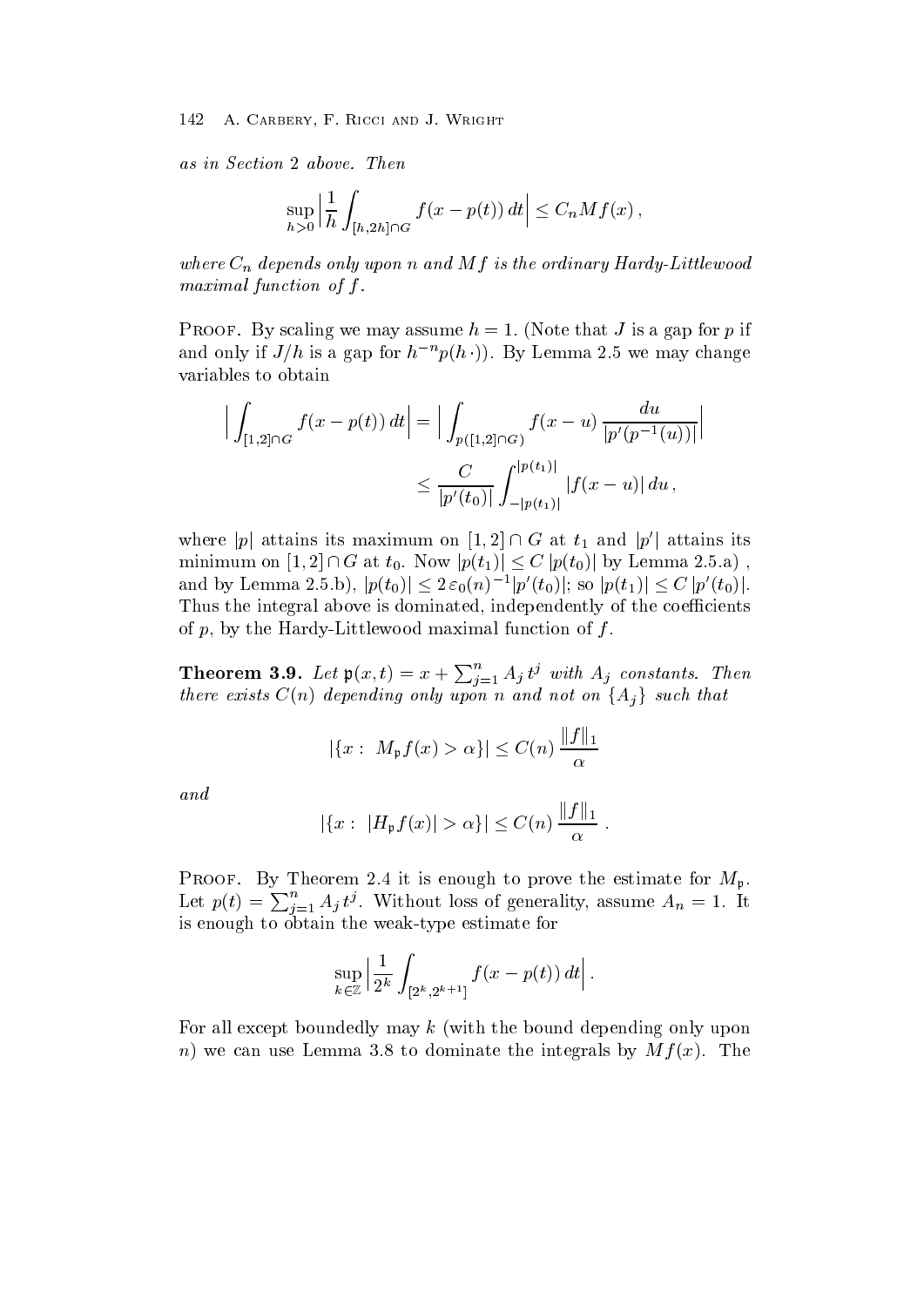remaining  $k$ 's correspond to a bounded number of finite measures of mass 1 and hence play no role.

It is interesting to note that one may also prove the quadratic case of Theorem 3.9 by dominating  $M_{p} f(x)$  pointwise by  $M f(x) + M f(x \pm$  $p(t_x)$  where  $t_x$  is the critical point of p. The proof proceeds along the lines of that of Theorem 3.2, uses Lemma 3.3 and dominates  $T_{\tilde{\mathfrak{p}}} f(x)$  by  $M f(x \pm p(t_x))$ . It also suggests that it is really the gaps of p which are also gaps of  $p'$  which are crucial in Lemma 3.8.

# References

- [CCW] Carbery, A., Christ, M., Wright, J., Multidimensional van der Corput and sublevel set estimates. In preparation.
	- [CG] Carbery, A., Gillespie, T. A., In preparation.
- [CWW1] Carbery, A., Wainger, S., Wright, J., The Hilbert transform and maximal function along at curves in the Heisenberg group J- Amer- Math-Soc- 
 -
- [CWW2] Carbery, A., Wainger, S., Wright, J., Hilbert transforms and maximal functions along variable at plane curves J- Fourier Anal- Applications-Kahane Special Issue (1995), 119-139
	- [Ch] Christ, M., Hilbert transforms along curves: I, Nilpotent Groups. Ann. of  $M$  and  $M$  and  $M$  and  $M$  and  $M$  and  $M$  and  $M$  and  $M$  and  $M$  and  $M$  and  $M$  and  $M$  and  $M$  and  $M$  and  $M$  and  $M$  and  $M$  and  $M$  and  $M$  and  $M$  and  $M$  and  $M$  and  $M$  and  $M$  and  $M$  and  $M$  and  $M$  and  $M$
	- de Guamana, and well also in fourier and discussed in Fourier Analysis- also analysis- and the same land Mathematics Studies, 1981.
	- [HP] Hu, Y., Pan, Y., Boundedness of oscillatory singular integrals on Hardy spaces are all the contract of the contract of the contract of the contract of the contract of the contract of
	- [MR] Marletta, G., Ricci, F., Two-parameter maximal functions associated to nomogeneous surfaces in  $\mathbb R$  . Preprint.
	- [PS1] Phong, D. H., Stein, E. M., Hilbert integrals, singular integrals and Radon transforms I Acta Math- - -
	- [PS2] Phong, D. H., Stein, E. M., Oscillatory integrals with polynomial phases. Inventory and the contract of the contract of the contract of the contract of the contract of the contract of
	- [RS1] Ricci, F., Stein, E. M., Harmonic analysis on nilpotent groups and singuidar integrals in ordination, integrals of material contact to function, and
	- [RS2] Ricci, F., Stein, E. M., Harmonic analysis on nilpotent groups and singular integrals integrals integrals supported on submanifolds J- a military Anal-